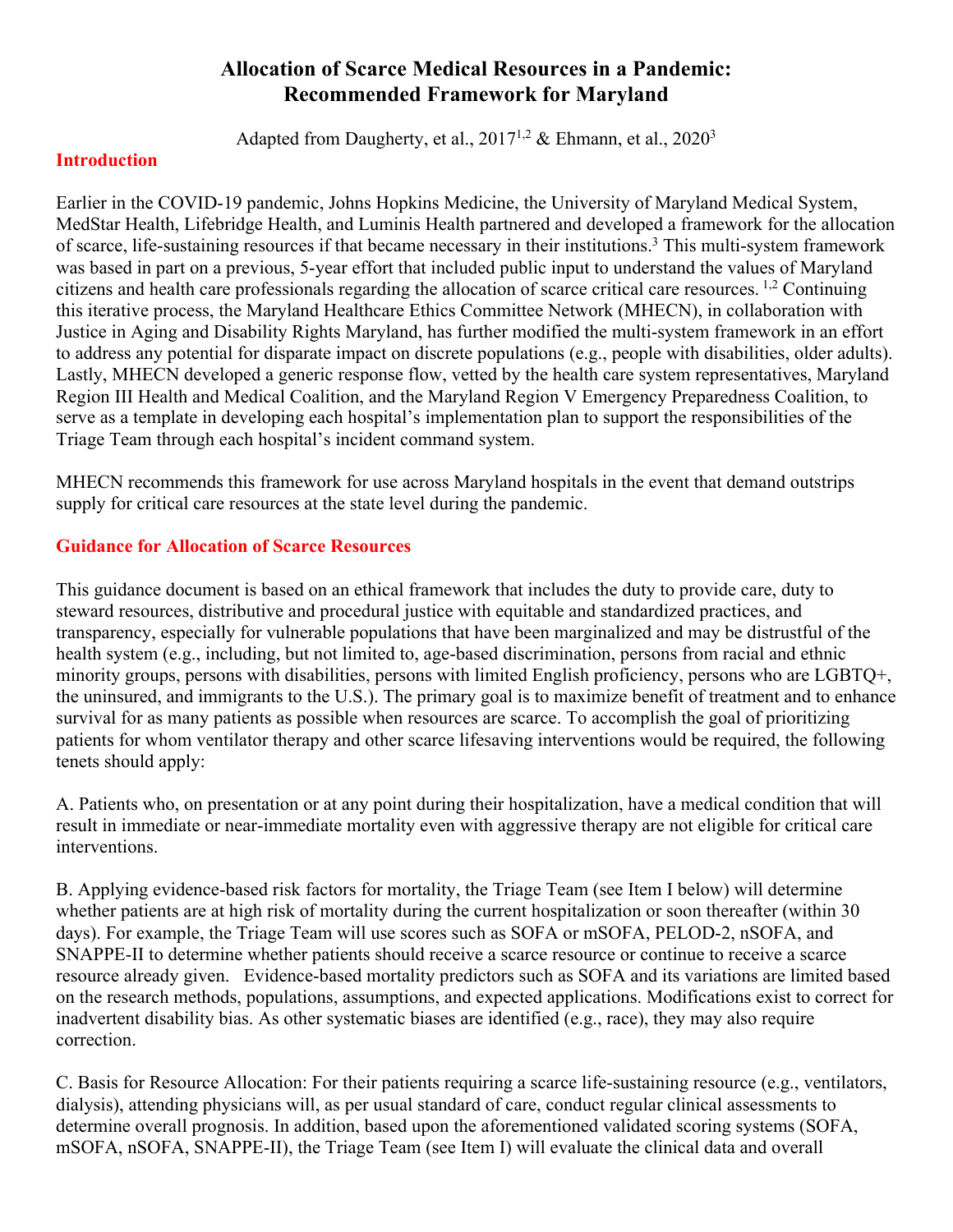prognosis to decide whether patients should continue with their treatments (see Appendix A). Any decision to remove/reallocate a life-sustaining resource should be carefully considered, be based upon ethical principles, applied equitably, and not discriminate based upon non-clinical factors or sociodemographic characteristics (see tenet G). Appendix B provides a flowchart of various roles and responsibilities.

D. Alternatives: Patients who are triaged not to receive a life-sustaining resource will be offered alternative forms of care, including palliative care or hospice services. See Appendix C for scripts that suggest approaches to conversations with patients and families.

E. Right of appeal: If triaged not to receive a life-sustaining resource, patients or their authorized decisionmaker, as well as the attending physician, will be notified of the decision and may request a secondary review, as described in Appendix A. In emergent triage situations, a secondary review may not be available.

F. State guidance: To assure that secondary review processes are consistent with effective, fair, and timely application as described within the Allocation of Scarce Medical Resources framework, we support the creation of a state-appointed review committee to receive information about triage decisions from participating hospitals. The committee may recommend modifications to the future allocation processes based upon accumulated data. By design, this review will be conducted retrospectively and not punitively.

G. Non-discrimination principles**:** Every person in need of medical care will be assessed using the same standardized method, applied equally to all. Patients will not be assessed using any other non-clinical factor or sociodemographic characteristic that would violate federal civil rights laws and will not be discriminated against, excluded, or treated differently based upon their race, color, ethnicity, national origin, age, language, physical or mental disability, religion, sex, sexual orientation, gender identity or expression, immigration status, or ability to pay. In particular, persons with disabilities and older adults will not be denied medical care on the basis of stereotypes, assessments of quality of life, functional impairment, need for assistance with activities of daily living, or judgments about a person's relative "worth" based on the presence or absence of disabilities.<sup>4</sup>

H. Retaining Personal Resources: Any person presenting to the hospital with their own personal ventilator used in their day-to-day lives will not have that ventilator re-allocated for use by another patient. The person with their own ventilator may nonetheless be subject to other allocation decisions.

1. Patients with disabilities have the right to a support person to assist them in communicating their health care needs and decisions, and the hospital will provide reasonable accommodations for the support person's inclusion while maintaining infection control protections.

I. Prioritization: All Triage Teams, rather than the patient's providers, will implement the priority structure in this guidance based upon clinical data provided by the patient's providers. This role sequestration serves to provide greater objectivity to decisions and limit moral distress to the care team. Hospital size may affect the ability to achieve role sequestration; best efforts should be implemented to achieve this standard.

J. Transparency will be achieved by: (a) communicating the alternative standards of care provided by this framework to patients and families both on admission to the hospital and when triage decisions are made and (b) through efforts to inform the public regarding the goals of this framework.

K. Health Care Provider Support: Hospitals will develop and implement multi-faceted mechanisms to support health care providers experiencing moral distress, psychological trauma or burnout as a result of providing care under this framework.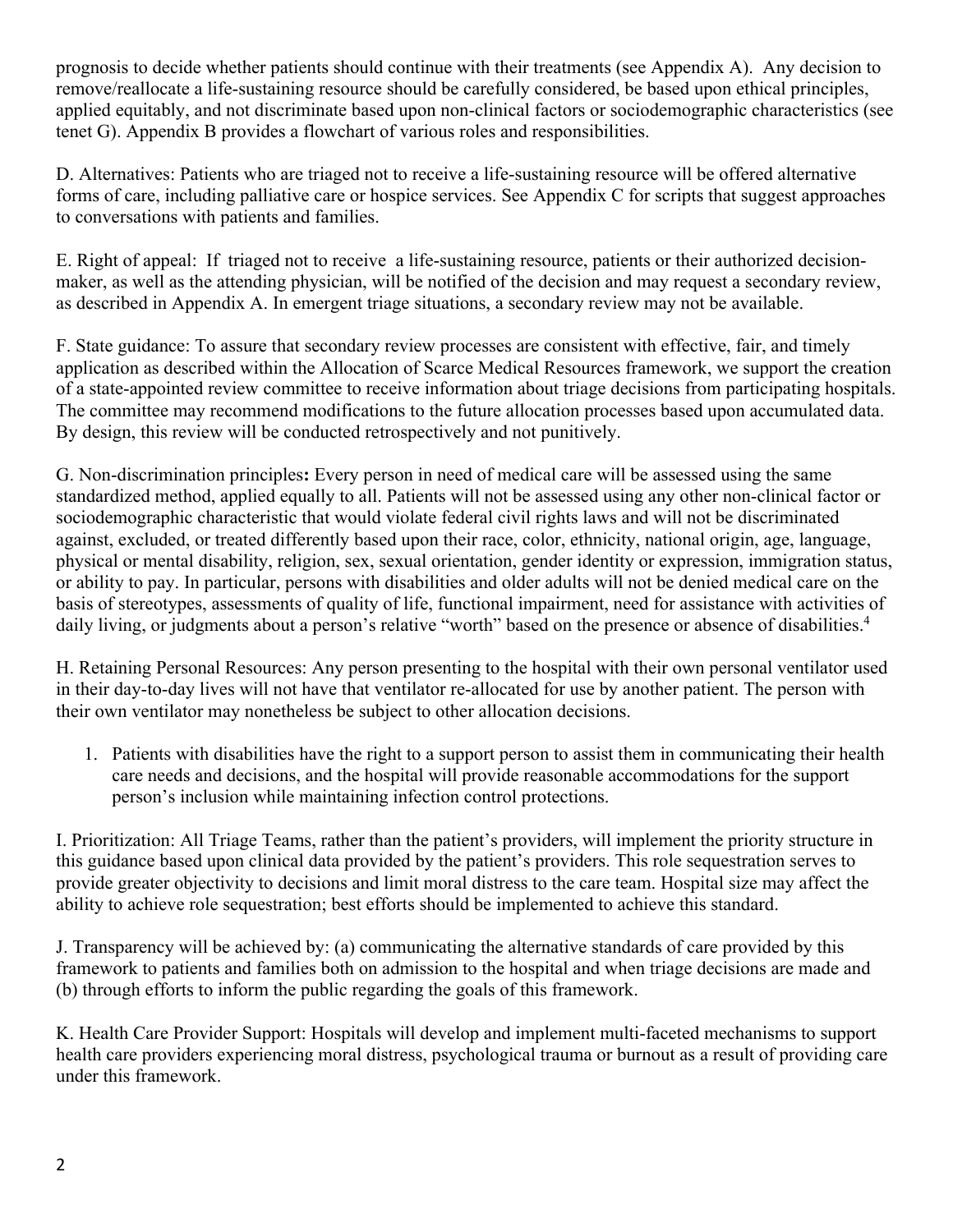The multi-system framework originally published<sup>3</sup> includes additional scarce resource allocation algorithms that are not included in this framework (e.g., Extra-Corporeal Membrane Oxygenation or "ECMO" and blood products).

#### **REFERENCES**

- 1. Daugherty Biddison EL, et al. Too Many Patients … A Framework to Guide Statewide Allocation of Scarce Mechanical Ventilation During Disasters. *Chest*. 2019;155(4):848-854.
- 2. Daugherty Biddison EL, et al. (24 Aug 2017). Maryland Framework for the Allocation of Scarce Life-sustaining Medical Resources in a Catastrophic Public Health Emergency https://www.law.umaryland.edu/media/SOL/pdfs/Programs/Health-Law/MHECN/ASR%20Framework\_Final.pdf. Accessed 23 Mar 2020.
- 3. Ehmann MR, et al. . Operational recommendations for scarce resource allocation in a public health crisis. *CHEST,* 2021; 1*59*(3), 1076-1083.
- 4. Truog RD, et al. The Toughest Triage Allocating Ventilators in a Pandemic. *N Engl J Med*. 2020;382(21):1973-1975.

| <b>ASR</b>   | Allocation of Scarce Resources     | <b>ICS</b>  | <b>Incident Command System</b>               |
|--------------|------------------------------------|-------------|----------------------------------------------|
| <b>CCS</b>   | <b>Critical Care Support</b>       | <b>ICT</b>  | <b>Incident Command Team</b>                 |
| <b>CHF</b>   | <b>Congestive Heart Failure</b>    | ICU         | Intensive Care Unit                          |
| <b>CSR</b>   | <b>Cost Sharing Reduction</b>      | IT          | <b>Information Technology</b>                |
| <b>CVVH</b>  | Continuous Veno-Venous             | <b>JIC</b>  | Joint Information Center                     |
|              | Hemofiltration                     | LOC         | Level of Consciousness                       |
| <b>CVVHD</b> | Continuous Veno-Venous             | mSOFA       | Modified Sequential Organ Failure            |
|              | Hemodialysis                       |             | Assessment                                   |
| <b>CVP</b>   | <b>Central Venous Pressure</b>     | nSOFA       | Neonatal Sequential Organ Failure            |
| <b>DIC</b>   | Disseminated Intravascular         |             | Assessment                                   |
|              | Coagulation                        | <b>OPS</b>  | Operations                                   |
| <b>DNI</b>   | Do Not Intubate                    | <b>OR</b>   | <b>Operating Room</b>                        |
| <b>DNR</b>   | Do Not Resuscitate                 | <b>PACU</b> | Post-Anesthesia Care Unit                    |
| <b>ECMO</b>  | Extra-Corporeal Membrane           | <b>PD</b>   | Peritoneal Dialysis                          |
|              | Oxygenation                        | PELOD-2     | Pediatric logistic organ dysfunction score-2 |
| <b>ED</b>    | <b>Emergency Department</b>        | <b>PIO</b>  | <b>Public Information Officer</b>            |
| <b>EID</b>   | <b>Emerging Infectious Disease</b> | <b>PPE</b>  | Personal Protective Equipment                |
| <b>EUA</b>   | <b>Emergency Use Authorization</b> | <b>ROSC</b> | Return of Spontaneous Circulation            |
| GCS          | <b>Glasgow Coma Score</b>          | SNAPPE-II   | Score for Neonatal Acute Physiology with     |
| HD           | Hemodialysis                       |             | Perinatal Extension-II                       |
| <b>HEIC</b>  | Hospital Epidemiologist, Infection | <b>SOFA</b> | Sequential Organ Failure Assessment          |
|              | Control                            | <b>TAVR</b> | Transcatheter Aortic Valve Replacement       |
| <b>HFO</b>   | <b>High Frequency Oscillatory</b>  | TT          | <b>Triage Team</b>                           |

#### **ACRONYMS**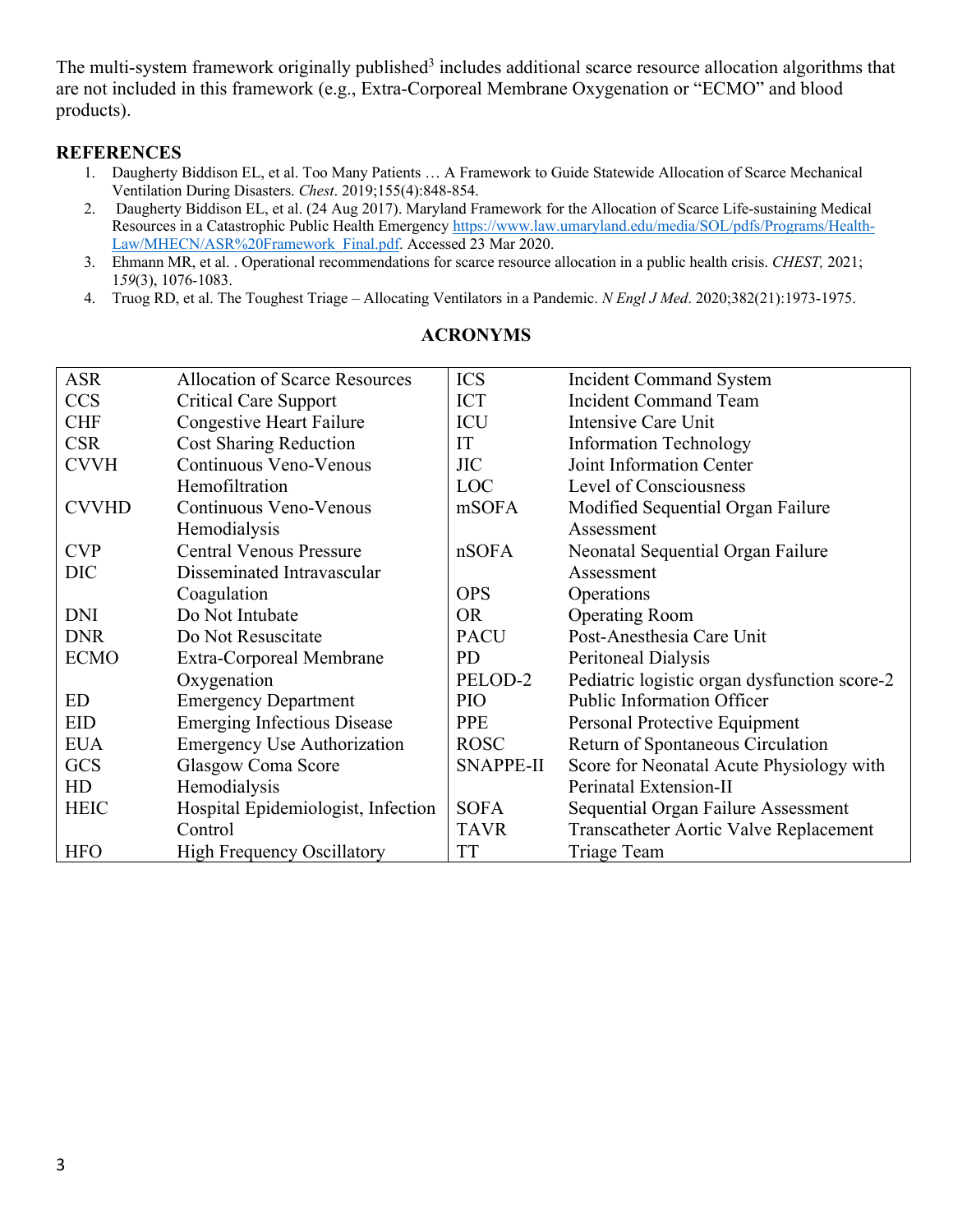

**>>>SEE APPENDIX A FOR TRIAGE TEAM COMPOSITION & PROCESS<<<**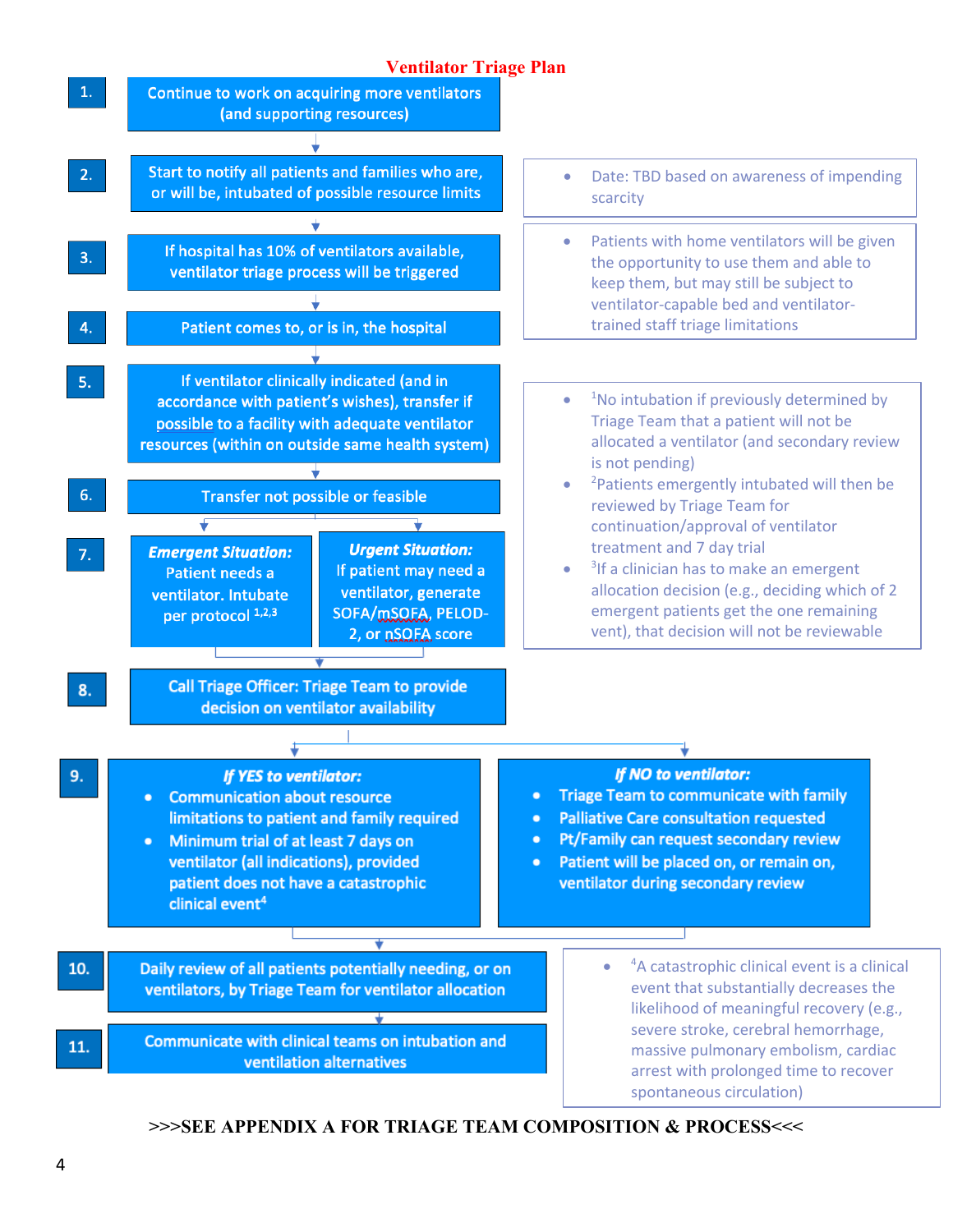#### **Process for Triage Team to Allocate Ventilators**

#### **Step 1:**

Assign individual score for ICU survival (with the support of a ventilator and other intensive care)

|                         | For adults (age $\geq$ 18 years), use the lowest SOFA score (i.e., lowest points) over the past 24 hours: |                       |                                       |
|-------------------------|-----------------------------------------------------------------------------------------------------------|-----------------------|---------------------------------------|
| $SOFA \leq 8 = 1$ point | $SOFA 9-11 = 2 points$                                                                                    | SOFA 12-14 = 3 points | $\text{SOFA} > 14 = 4 \text{ points}$ |

NOTE: Modifications may be necessary to ensure that SOFA scores accurately assess likelihood of survival*,* for example*,* if components of SOFA are missing (e.g., platelets, bilirubin) or if the person's baseline condition

would render the standard SOFA scoring inaccurate. In calculating the Glasgow Coma Score (GCS), modifications need to be made for certain patients, especially those with stable neurological impairment at the time of admission. For example, for patients on chronic ventilator care, an estimated verbal score will be used. For patients with verbal impairments, only the eye score will be used and the verbal and movement categories will be assigned the best score. In the example of an individual with quadriplegia, the patient will be assigned the best motor score on the GCS and not penalized based on their baseline function.

For children (> 37 week gestation infants, age 1 month - 18 years), use the lowest PELOD-2 score (i.e., lowest points) over the past 24 hours:

| $PELOD-2 < 12 = 1$ | PELOD-2 $12-13=2$ | PELOD-2 $14-16=3$ | PELOD-2 > $17 = 4$ |
|--------------------|-------------------|-------------------|--------------------|
| poınt              | points            | points            | ooints             |
|                    |                   |                   |                    |

For neonates (term infants > 37 week gestation, age 2 days – 30 days OR premature infants age > 2 days), use

| the lowest nSOFA score <i>(i.e., lowest points)</i> over the past 24 hours: |  |                                                                                              |  |  |
|-----------------------------------------------------------------------------|--|----------------------------------------------------------------------------------------------|--|--|
|                                                                             |  | $nSOFA$ 0-3 = 1 point $nSOFA$ 4-7 = 2 points $nSOFA$ 8-11 = 3 points $nSOFA > 12 = 4$ points |  |  |

For all neonates (day of birth until 2 days of age), use the SNAPPE-II tool:

| SNAPPE-II $0-59 =$ | <b>SNAPPE-II 60-69 = .</b> | $SNAPPE-II 70-79 =$ | $\cdot 80 = 4$<br><b>SNAPPE-II</b> |
|--------------------|----------------------------|---------------------|------------------------------------|
| point              | points                     | points              | points                             |

## **Individual ICU survival score =**

#### **Step 2:**

Consider whether the patient has one or more severe comorbid conditions that are likely to result in death within 30 days, even if the patient is able to survive to ICU or hospital discharge.,.

> It is likely that the patient will die within 30 days  $=$  3 points It is not likely that the patient will die within 30 days  $= 0$  points

#### **Individual 30-day survival score = \_\_\_\_\_**

#### **Step 3:**

Add scores from Step 1 and Step 2 to determine composite score (minimum 1, maximum 7)

For pregnant patients, obstetrical evaluation of a fetal heart beat should be performed urgently. Based on this evaluation, individuals in whom a fetal heart beat is expected and is detected will be given a 1-point "credit" (reduction) on their composite score, thus giving them higher priority. For those individuals early in pregnancy where a fetal heart beat would not be expected to be detectable, they will be given a 1-point "credit" (reduction)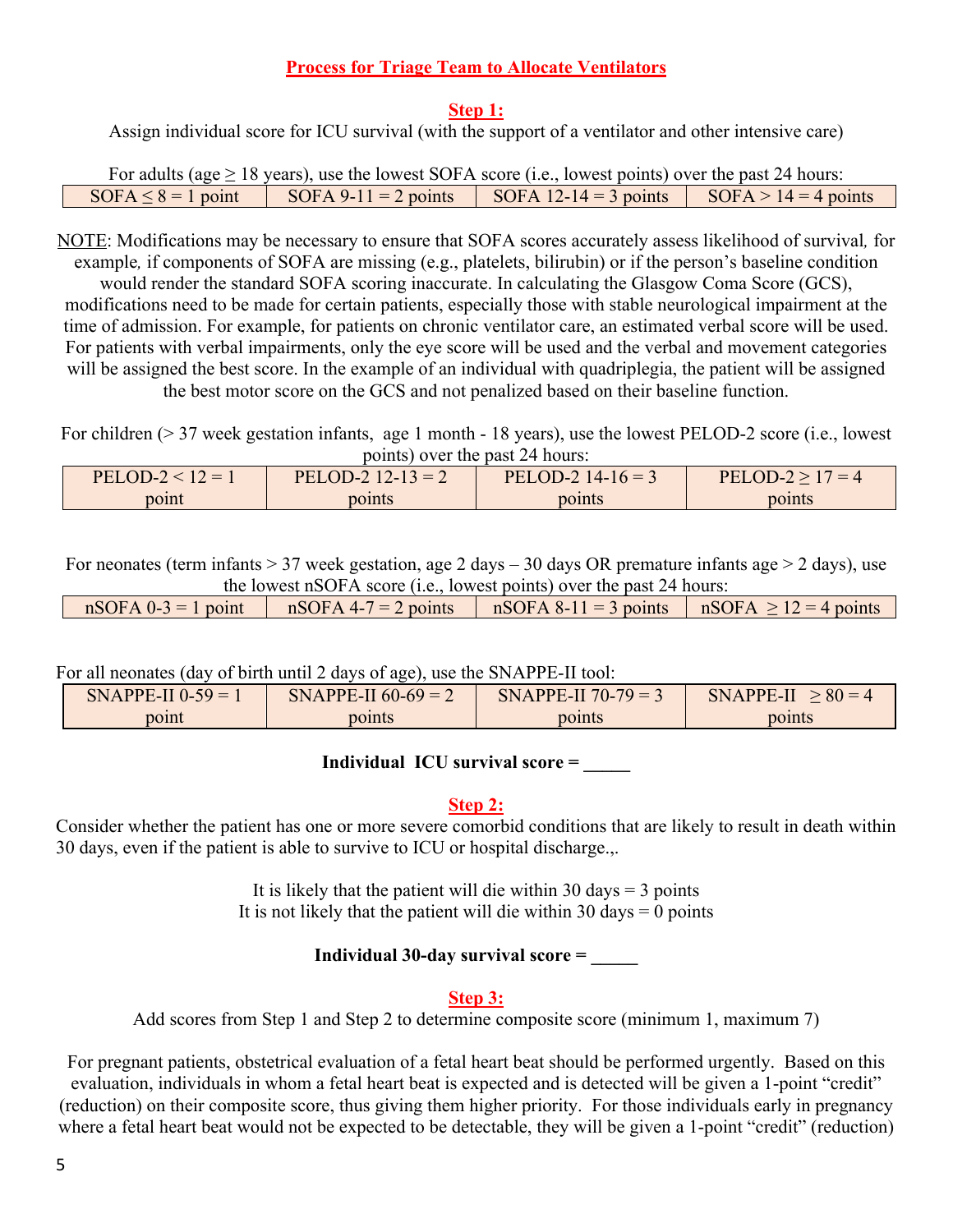on their composite score. All other criteria still apply.

### **Composite score (ICU survival score + 30-day survival score) = \_\_\_\_\_**

#### **Step 4:**

In the event that equivalent composite scores are assigned to 2 or more individuals, proceed to Step 5

Otherwise, ventilator is preferentially allocated to that individual with lowest composite score from Step 3

## **Step 5 (if necessary):**

In case of equivalent composite scores for 2 or more individuals in Step 4, allocate ventilator based on fair chance wherein individuals with equivalent composite scores in Step 4 are each assigned a single lottery number, sequentially ordered beginning with 1, 2, 3, etc.

After all individuals with equivalent composite scores are assigned a single lottery number, a random drawing of assigned numbers is performed by the Triage Officer and the ventilator is allocated to that individual with the first-drawn corresponding lottery number

## **Sample Cases**

- 1. Patient A, 24 years of age, has a SOFA score of 13, and no severe comorbid conditions resulting in likely death during hospitalization. Patient B, 52 years of age, has a SOFA score of 10, and no severe comorbid conditions. Patient A's composite score is 3 points and Patient B's composite score is 2 points. Patient B is prioritized.
- 2. Patient A, 20 years of age, has a SOFA score of 7. Patient B, 39 years of age, has a SOFA score of 8. Neither has severe comorbid conditions. Both receive a composite score of 1. Both are equally stable. The scarce resource is allocated based on chance in a fair and transparent way with a lottery. Patient A is assigned lottery #1 and Patient B is assigned lottery #2. The triage officer blindly draws #2, so Patient B is prioritized.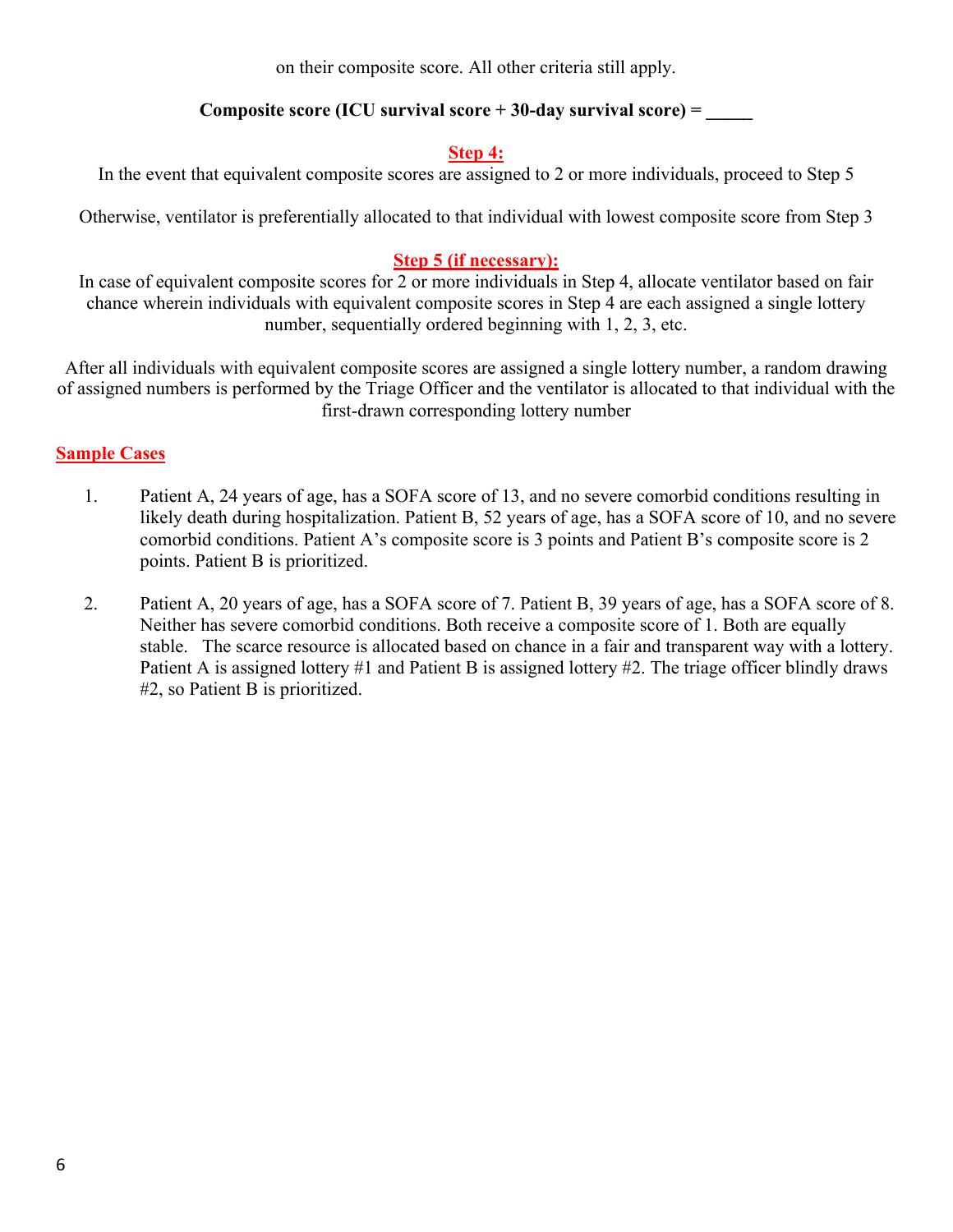## **ICU Bed Triage Plan**



\*NOTE: TBD = To be determined based on awareness of impending scarcity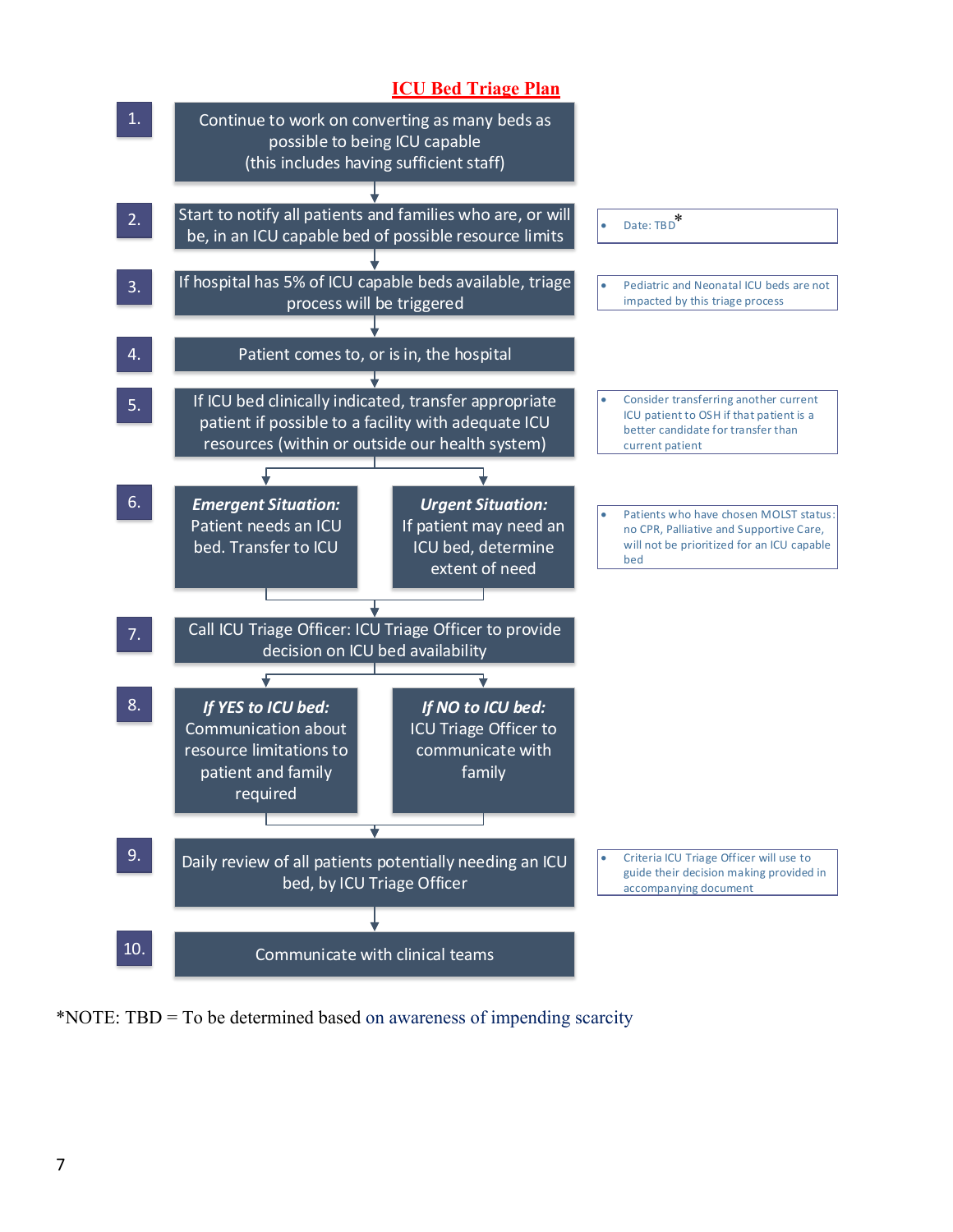#### ICU BED TRIAGE CRITERIA

| NOTE: The scoring system below has limited evidence to support its validity and reliability, and thus should |                                               |  |  |
|--------------------------------------------------------------------------------------------------------------|-----------------------------------------------|--|--|
|                                                                                                              | be used to supplement best clinical judgment. |  |  |

|                                                                                                          | Criteria                                                                                                                                                                                                  |         | <b>Points</b>     |
|----------------------------------------------------------------------------------------------------------|-----------------------------------------------------------------------------------------------------------------------------------------------------------------------------------------------------------|---------|-------------------|
|                                                                                                          | Patient needs clinically indicated (taking into account<br>patient preferences) TREATMENT that is usually<br>available only in ICU<br>Need                                                                | Need    | 0 or 20           |
| <b>TREATMENT</b>                                                                                         | 20 pts (needs a treatment that can be delivered in ICU,<br>but not floor or intermediate unit)<br>Urgency<br>10 pts (within in 1 day)<br>20 pts (immediately)                                             | Urgency | 0, 10, or 20      |
| <b>MONITORING</b>                                                                                        | Patient needs clinically indicated MONITORING and<br>potential rescue that is available only in ICU<br>Need<br>10 pts (needs monitoring that can be delivered in ICU,                                     | Need    | 0 or 10           |
|                                                                                                          | but not floor or intermediate unit)<br>Urgency<br>5 pts (within 1 day)<br>10 pts (immediately)                                                                                                            | Urgency | 0, 5, or 10       |
| 30 DAY<br><b>SURVIVABILITY</b>                                                                           | <b>SURVIVABILITY</b><br>$Low = 0$ pts<br>Mid-Range $= 15$ pts<br>$High = 30 pts$                                                                                                                          |         | 0, 15, or 30      |
| <b>PREGNANCY</b>                                                                                         | PREGNANT PATIENT<br>$No = 0$ pts<br>Yes (see note 3 below) = $10$ pts                                                                                                                                     |         | 0 or 10           |
| <b>ONLY FOR</b><br><b>PATIENTS IN</b><br>ICU:<br>TIME IN ICU                                             | $< 72$ hrs = + 10 pts<br>72 hrs to $168$ hrs = 0 pts<br>$>7 - 13 \text{ days} = -10 \text{ pts}$<br>$>14$ days = -20 pts                                                                                  |         | $-20, -10, 0, 10$ |
| <b>ONLY FOR</b><br>PATIENTS IN<br>ICU:<br><b>SOFA SCORE</b><br><b>CHANGE</b> (since<br>admission to ICU) | If patient in $ICU < 72$ hours, 0 pts<br>Worsening: Score change $\le$ -1 pt = - 20 pts<br>No change: Score change from -1 to 1 pt = 0 pts<br>Improvement: Score change $> 1$ pt = 20 pts<br><b>TOTAL</b> |         | $-20, 0, 20$      |

Notes:

1. **The greater the number of points, the higher the patient will be placed on the list and the likelier they are to be allocated an ICU bed.** This is different than the ventilator allocation system where lower points lead to a higher likelihood of allocation.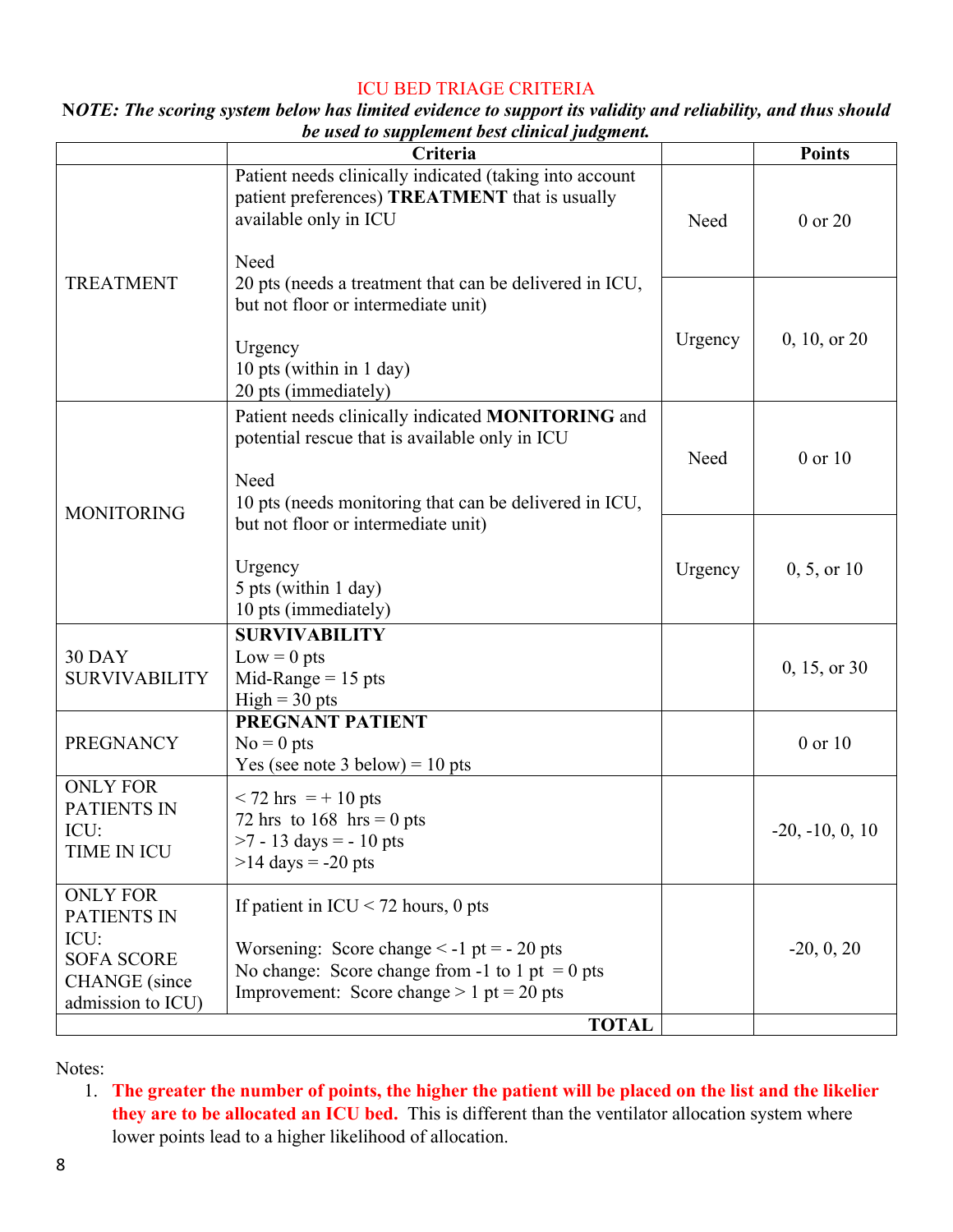- 2. DNR/DNI status does not result in a change in points.
- 3. For pregnant patients, obstetrical evaluation of a fetal heart beat should be performed urgently. Based on this evaluation, individuals in whom a fetal heart beat is expected and is detected will be given a 10 point credit. For those individuals early in pregnancy where a fetal heart beat would not be expected to be detectable, they will be given a 10 point credit. All other criteria still apply.
- 4. If a patient is discharged from the ICU and returns > 24 hours later, the time in ICU clock restarts.
- 5. For patients going to surgery from the ICU and returning to the ICU, the time in ICU clock does not restart.
- 6. An "ICU capable" bed indicates that it is adequately staffed and supported per institutional policies and procedures.

## **TIEBREAK** if points are equal (in descending order of priority)

- 1. If ED is not over capacity, by patient location (in descending order of priority):
	- Floor patients
	- ED
	- OR Holds/PACU
- 2. Time waiting for ICU bed

CONDITIONS OR TREATMENTS THAT **SUPPORT** PRIORITIZATION FOR ICU CAPABLE BED TREATMENT DURING PANDEMIC (These may vary somewhat depending upon the individual institutions' availability of more intensive nursing/technical support on floors outside of the ICU)

### **Respiratory**

- 1. On ventilator (Patient must qualify for ventilator, if ventilators are in critical supply)
- 2. Hemoptysis >150 cc in a 12-hour period
- 3. Respiratory distress or failure with elevated CO2, sustained increased respiratory rate, and/or decreased O2 saturation

## **Cardiovascular**

- 4. Systolic BP >200 with organ dysfunction (papilledema, CHF, hematuria, seizure, encephalopathy) attributable to hypertension
- 5. Pulmonary arterial catheter placement and management
- 6. Hemodynamic monitoring, including arterial lines, pulmonary artery monitoring and CVP monitoring
- 7. Temporary (percutaneous) transvenous pacing, transcutaneous pacing
- 8. Unstable arrhythmia
- 9. Intra-aortic balloon pump placement and/or management
- 10. Patients s/p TAVR, immediately post procedure
- 11. Hemodynamically unstable pericardial tamponade, or actively progressing tamponade with high risk of hemodynamic compromise
- 12. Dissecting aortic aneurysm
- 13. Arterial and venous sheaths
- 14. Antiarrhythmic infusions
- 15. Vasopressor dependent
- 16. ECMO

## **Neuro**

17. Rapidly changing neurological status (i.e., rapid or recent deterioration in LOC or neuromuscular function, e.g., Guillain-Barre) and/or neuro checks q1 hour or more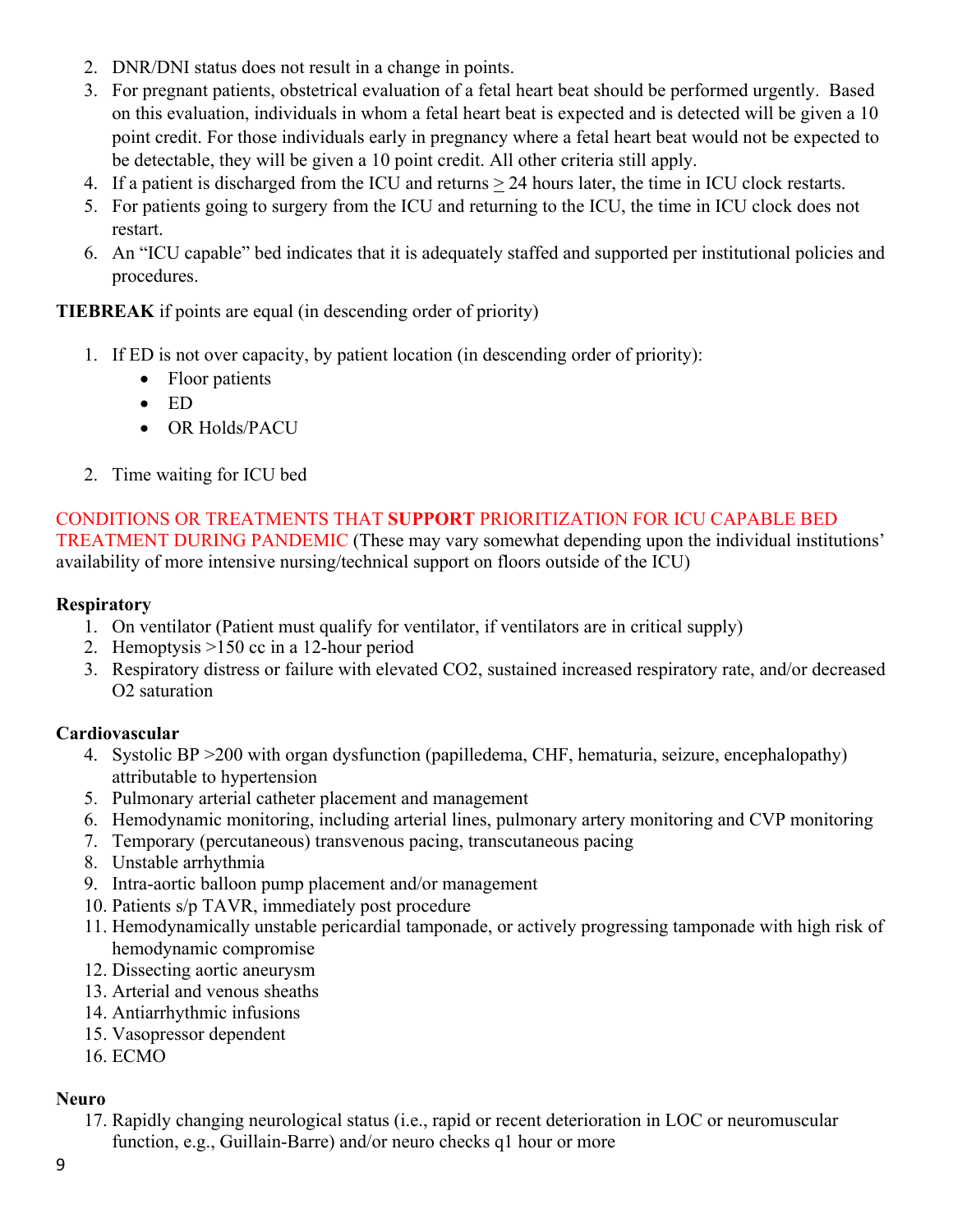- 18. ICP Monitoring
- 19. Generalized status epilepticus
- 20. Persons placed in induced coma for treatment of convulsive or non-convulsive status epilepticus or acute brain anoxia
- 21. Thrombolytics (e.g., rt-PA after stroke) and continuous infusions for venous or arterial embolus

### **Endocrine**

- 22. Thyroid storm or myxedema coma.
- 23. Diabetic ketoacidosis with pH < 7.3
- 24. Serum sodium <115 or >160
- 25. Use of hypertonic solutions
- 26. Any substance overdose with risk of arrhythmias, shock or other life-threatening organ dysfunction
- 27. Insulin infusions

### **General / Other Conditions / Treatments**

- 1. Major active bleeding
- 2. Severe DIC
- 3. Severe agitation requiring frequent sedative boluses or changes in continuous IV sedation.
- 4. Worsening agitation from alcohol/substance withdrawal
- 5. Moderate or Conscious Sedation
- 6. CVVH

### **Infections**

- 1. Severe sepsis with end organ dysfunction
- 2. Stevens Johnson syndrome

### CONDITIONS OR TREATMENTS THAT **WEIGH AGAINST PRIORITIZATION** FOR ICU CAPABLE BED TREATMENT DURING PANDEMIC

- 1. Severe illness with low likelihood of survival to hospital discharge (e.g., sepsis with end organ dysfunction)
- 2. Cardiac arrest (with or without ROSC)
- 3. Severe and irreversible coagulopathy
- 4. Extensive burn injuries
- 5. Severe and irreversible organ failure in which survival to hospital discharge is unlikely
- 6. Invasive infection with low likelihood survival to hospital discharge
- 7. Comfort care only status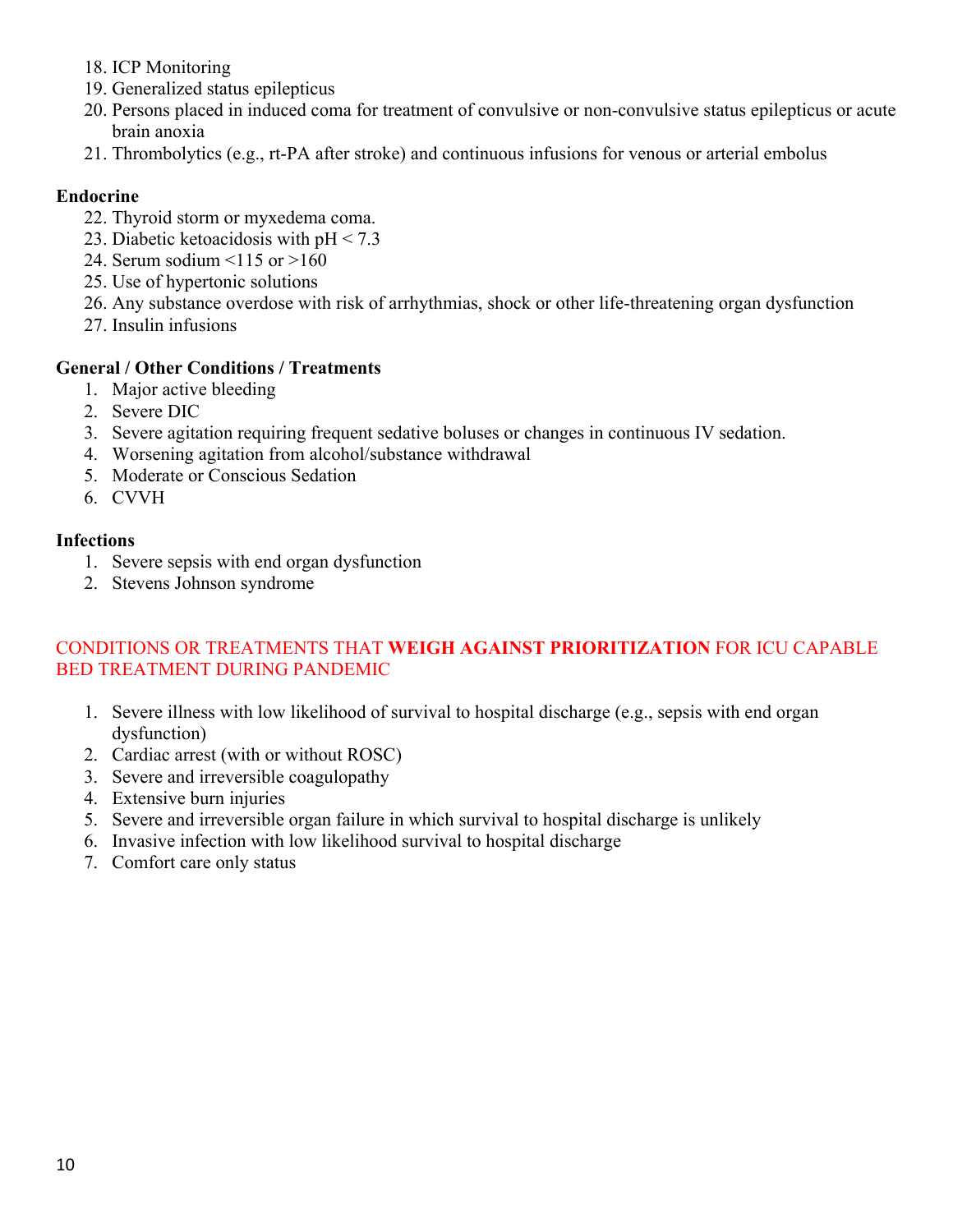# **Dialysis Triage Plan**



# **>>>SEE APPENDIX A FOR TRIAGE TEAM COMPOSITION & PROCESS<<<**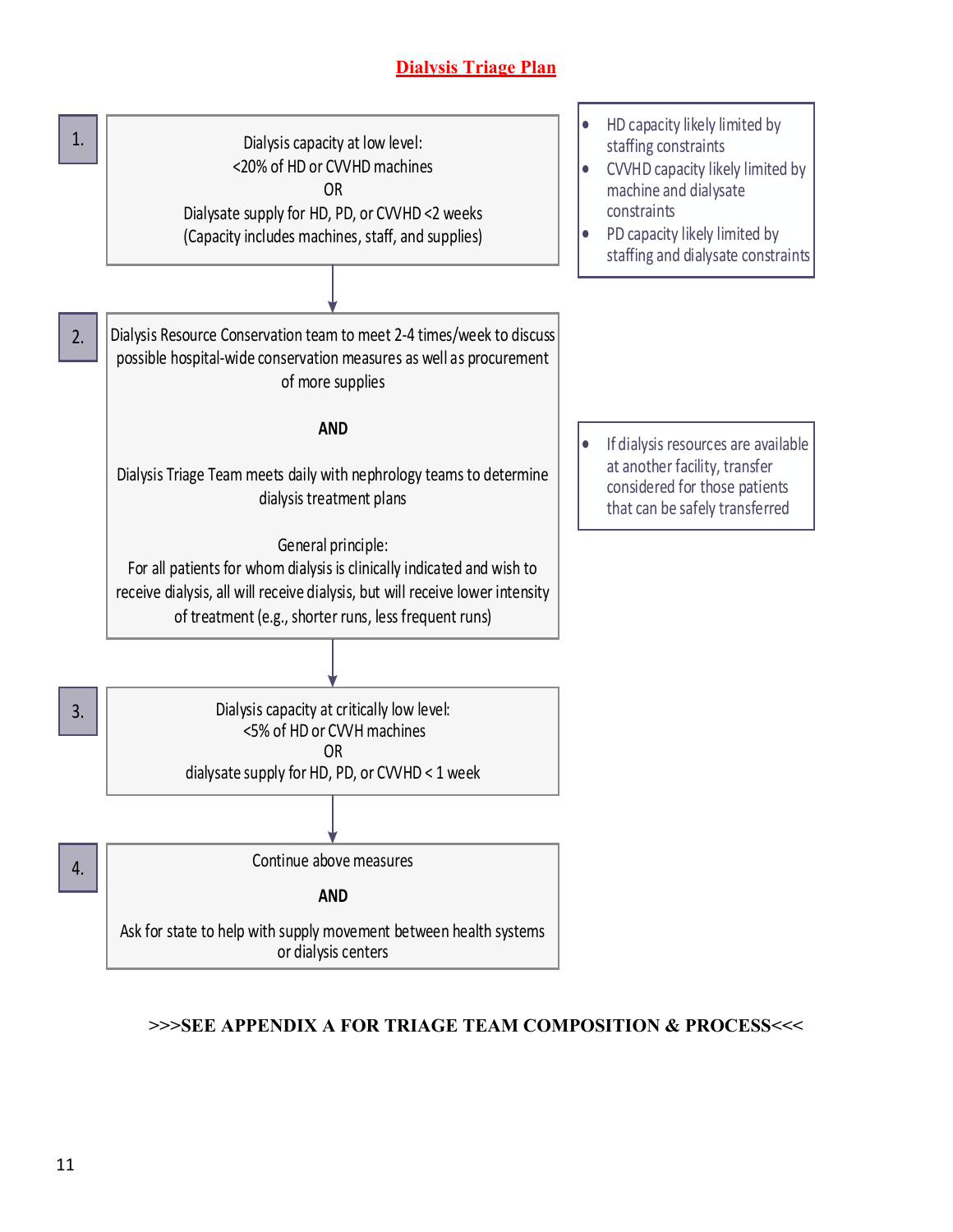## **APPENDIX A – SRA TRIAGE TEAM COMPOSITION & PROCESS**

## SRA TRIAGE OFFICER/TEAM PRINCIPLES

- Officers and Teams will possess critical or acute care expertise and administrative support, as needed
- Officers and Teams shall adhere to anti-discrimination principles to safeguard against implicit and explicit bias that leads to discrimination or disparate impact (see *non-discrimination principles ,* page 2, Item G)
- The size of each team, the number of teams, and the number of officers will be commensurate with the number of ICU beds, life-saving resources (e.g., ventilators and dialysis), and staffing available in the hospital, but must have a minimum of three voting members (all of whom are clinicians)

### ROLE OF THE SRA TRIAGE OFFICER AND/OR TEAMS

- The Triage Officer or Teams will review the clinical information:
	- o of all patients who have had emergent, newly initiated life-support (e.g., mechanical ventilation)
	- o for patients that the clinical teams have reported might require mechanical ventilation in the near future
	- o for all mechanically ventilated patients daily
- A standardized scoring system will be utilized for all evaluations
- When necessary, the Triage Team will consider transfer to other facilities with capacity to provide the limited resource (e.g., ventilators, dialysis, staffed beds)
- If scarce resource circumstances dictate need for discontinuation of life support, the Triage Officer or Team will have responsibility to communicate these recommendations to the patient and/or family. The Triage Officer will coordinate with the patient's clinical team on how best to communicate.
- If a clinician has to make an emergent allocation decision (e.g., deciding which of 2 emergent patients receives the one remaining scarce life-saving resource such as a ventilator), that decision will not be reviewable. An emergent situation arises when the attending physician determines-- with a reasonable degree of medical certainty—that there is a substantial risk of death or immediate and serious harm to the patient and that the life or health of the patient would be affected adversely by delaying treatment. An *emergent allocation decision* occurs when two or more patients are similarly situated in an emergency.
- The Triage Officer or Team's decision to withdraw support will be subject to a secondary review if so requested by the patient or authorized decision-maker, or the attending physician.

## SECONDARY REVIEW COMMITTEE PRINCIPLES

- Multidisciplinary
- Minimum of three members
- Committee members shall adhere to *non-discrimination principles* (page 2, Item G) to safeguard against implicit and explicit bias that leads to discrimination or disparate impact
- Oversight of the Triage Officer and Team
- Upon request, performs secondary reviews of Triage Team recommendations when scarce resources dictate need for cessation of support for individual patients

## SECONDARY REVIEW PROCESS

- 1. Upon request for a secondary review by the patient, the patient's authorized decision maker, or the attending physician, the Triage Officer immediately contacts the Secondary Review Team.
- 2. The Secondary Review Team reviews the steps by which the Triage Team made the decision to withhold or withdraw the scarce resource. The review will determine if the criteria for allocation were appropriately followed. The Secondary Review Team will determine if a withdrawal or withholding decision had not considered all of the relevant clinical triage criteria or had misapplied the criteria in a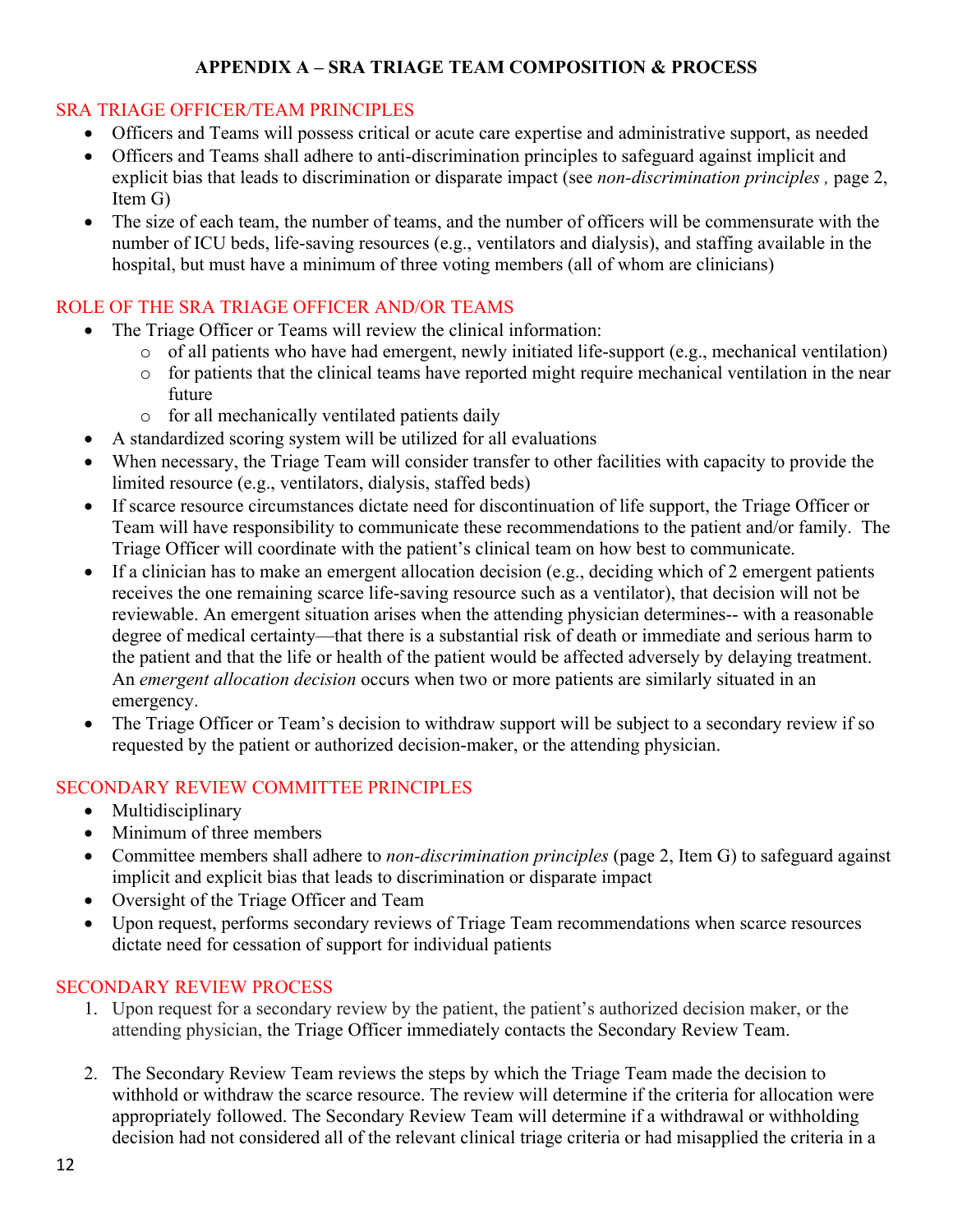way that created inequities, such as by considering non-clinical factors or sociodemographic characteristics.

- 3. The decision of the secondary review committee will be determined by a majority vote. The Secondary Review Team will respond back to the Triage Officer with its decision within 1 hour (but may take longer depending on the complexity of the circumstances). As with the initial Triage Team decision, the Triage Team will be responsible for communicating the secondary review committee's decision to the requestor.
- 4. The Secondary Review Team will consist of an attending level physician for adults (for adult cases), attending level physician for children (for pediatric cases), a nurse, and another clinician with relevant expertise. A patient's care provider cannot serve on the Secondary Review Team. A Triage Officer (or a member of the Triage Team) will be available to answer questions about the initial triage decision and criteria used. Depending on available resources, an ethicist or member of the ethics committee, representative from the Office of Diversity and Inclusion, community representative, and legal counsel may be available for consultation but will not have voting privileges.

| <b>Secondary Review Team Role</b> | <b>Notes</b>         | <b>Proposed Names</b> |
|-----------------------------------|----------------------|-----------------------|
| Attending level physician for     |                      |                       |
| adults (adult cases) or Attending |                      |                       |
| level physician for children      |                      |                       |
| (pediatric cases)                 |                      |                       |
| <b>Nurse</b>                      |                      |                       |
| Clinician with relevant expertise |                      |                       |
| Ethicist                          | May be available for |                       |
|                                   | consultation, but    |                       |
|                                   | nonvoting member     |                       |
| Triage Officer (or a member of    | May be available for |                       |
| the Triage Team)                  | consultation, but    |                       |
|                                   | nonvoting member     |                       |
| Legal Counsel                     | May be available for |                       |
|                                   | consultation, but    |                       |
|                                   | nonvoting member     |                       |
| Representative for Diversity and  | May be available for |                       |
| <b>Inclusion or Disabilities</b>  | consultation, but    |                       |
|                                   | nonvoting member     |                       |
| Community representative          | May be available for |                       |
|                                   | consultation, but    |                       |
|                                   | nonvoting member     |                       |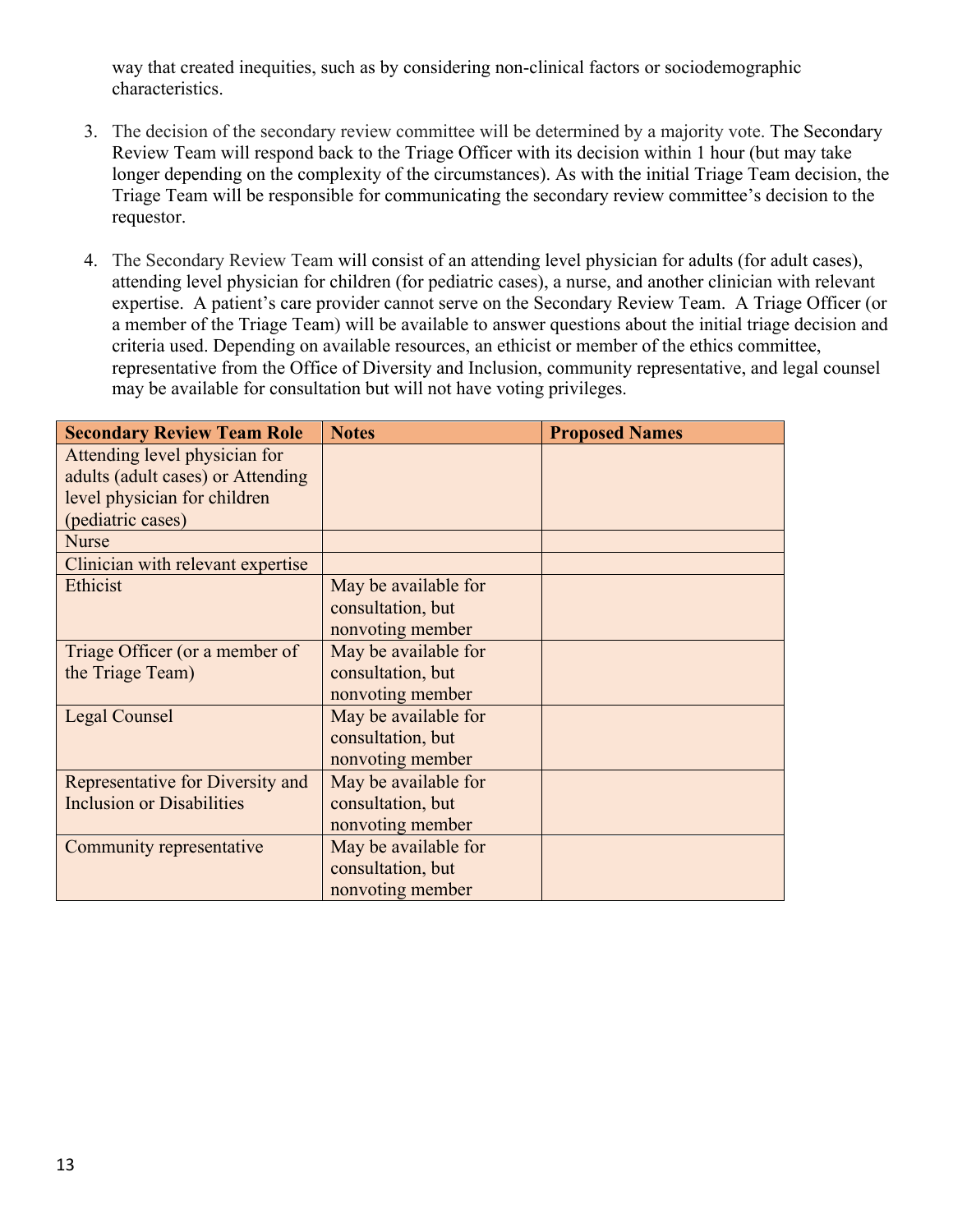## **APPENDIX B – ASR Framework Response Flow**

This Allocation of Scarce Resources (ASR) response flow serves as the foundation for hospitals to develop their responsibilities to support the role of the Triage Team (TT). It aligns the tasks developed for the TT with those tasks assigned to other groups. These essential responsibilities will support the TT through the hospital or health care system incident command team (ICT), as described in the middle column and other hospital departments and local/state agencies in the third column. All these duties will allow the TT to select the next patient when critical care resources become available. Where "ventilator" is listed below, this may also refer more generally to critical care support (CCS).

Also, we proposed the following positions to assume these responsibilities. If these ICT positions do not exist in your hospital or health care system ICT, assign the tasks to the most appropriate person, group, or department. All these responsibilities represent the essential components to support the TT.

Administration should also approve the TT as the official entity responsible for allocating scarce resources. We also suggested the TT has a dual reporting relationship with the highest medical position on the incident command team and also reports to the chief medical officer at each hospital.

| Triage Team*             | Incident Command Team (ICT)**            | Other Group Support**                         |
|--------------------------|------------------------------------------|-----------------------------------------------|
| 1. Continue to work on   | Incident Commander: Ensure who           | <b>HEIC Hospital Epidemiologist,</b>          |
| acquiring more critical  | the designated hospital                  | <b>Infection Control), EM Surveillance:</b>   |
| care resources           | representative $(s)$ will receive the    | Monitor the incidence of potential            |
|                          | Governor or designee's declaration       | EIDs (Emerging Infectious Diseases) in        |
| Leader of Triage Team:   | of an ASR emergency                      | the event it arrives in the US. If the        |
| Brief ICS (Incident      |                                          | Emerging Infectious Disease (EID) is          |
| Command System)          | <i>Incident Commander</i> : Lead team to | spreading in the US, initiate                 |
| Team members on          | Implement internal actions to            | surveillance process with HEIC to             |
| approach to ensure       | increase acute care and ICU surge        | minimize transmission and/or                  |
| support team is aware of | beds to accommodate more patients        | implement appropriate levels of               |
| process and procedures   | as influx rises above staffed beds       | protection and preparedness (e.g.,            |
| moving forward.          | (see below)                              | space, stuff, and staff) if the epidemic      |
|                          |                                          | is heading toward this state and              |
|                          | <b>Incident Commander: Conduct</b>       | jurisdiction                                  |
|                          | briefings with incident command          |                                               |
|                          | team members, department leaders,        | <b>Respiratory Therapy and Anesthesia:</b>    |
|                          | c-suite, departmental leaders, and       | Activate use of approved backup               |
|                          | healthcare system ICT to discuss         | ventilators, transport ventilators, and       |
|                          | areas of focus, situational              | anesthesia machines, or other specified       |
|                          | assessments, and tasks at scheduled      | resources. Provide real time training         |
|                          | intervals                                | when (for example) surge ventilators          |
|                          |                                          | are put into operation                        |
|                          | <b>Medical Control Chief: Inform</b>     |                                               |
|                          | triage team leader when acute care       | <b>P&amp;T</b> , Antibiotic Management Group. |
|                          | or ICU occupancy and/or scarce           | etc.: Assume responsibility for               |
|                          | resources reach near 90% use levels      | addressing eligibility and distribution       |
|                          |                                          | for drug shortages, EUA (Emergency            |
|                          | <b>Liaison Officer, Operations &amp;</b> | Use Authorization) drugs, etc.                |
|                          | Logistics Chiefs: Activate diversion     |                                               |
|                          | and transfer procedures for ER and       | Critical Care Committee or equivalent:        |
|                          | transfer patients to other hospitals in  | Coordinate critical care treatment plans      |
|                          | collaboration with ED attendings or      |                                               |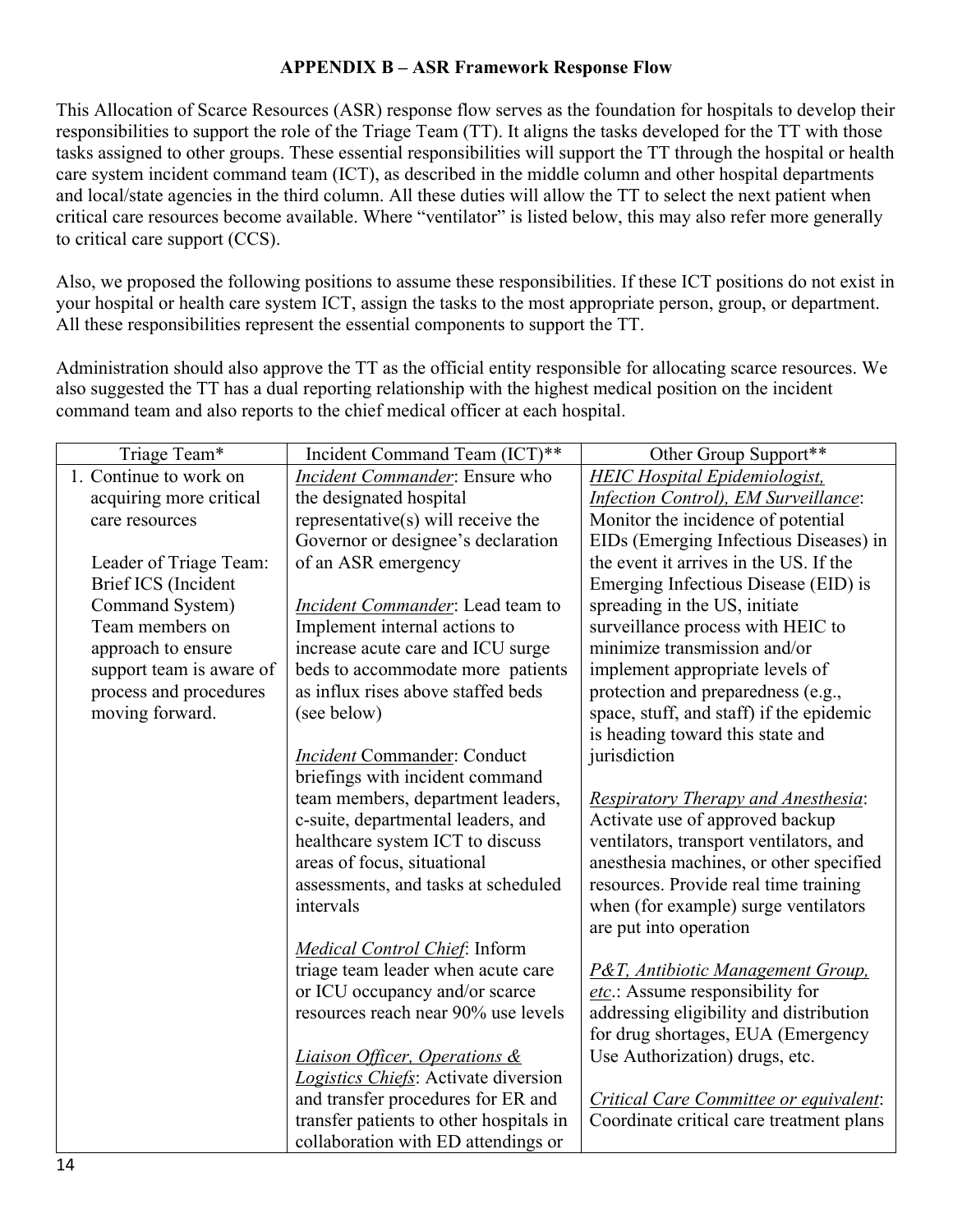| ICU attendings and ICU charge<br>nurses                                                                                                                                                                                                                                                                    | across all ICUs and stepdown units for<br>pandemic patient population                                                                                                                                                                                                                                                                                                                                  |
|------------------------------------------------------------------------------------------------------------------------------------------------------------------------------------------------------------------------------------------------------------------------------------------------------------|--------------------------------------------------------------------------------------------------------------------------------------------------------------------------------------------------------------------------------------------------------------------------------------------------------------------------------------------------------------------------------------------------------|
| <b>Incident Commander:</b> Activate<br>procedures to discharge/transfer as<br>many patients to reduce<br>overcapacity or occupancy when<br>needed                                                                                                                                                          | <b>Safety or Designee:</b> Prepare to activate<br>real-time fit testing for alternate and<br>reusable N-95 respirators when primary<br>N-95 respirator masks are no longer<br>available or in short supply                                                                                                                                                                                             |
| <b>Operations (OPS) &amp; Logistics</b><br>Chiefs: Transfer non-infected ICU<br>patients to ICUs not caring for                                                                                                                                                                                            | $\overline{CSR}$ : Determine feasibility to autoclave<br>disposable respirators to reuse them                                                                                                                                                                                                                                                                                                          |
| infectious patients if possible.<br>Inventory key equipment and<br>assume responsibility, along with<br>designated depts., to track their                                                                                                                                                                  | <b>HEIC</b> : Determine who is eligible to<br>don N-95 masks versus surgical masks<br>and other types of masks                                                                                                                                                                                                                                                                                         |
| availability and distribution<br><b>Situational Assessment Chief:</b><br>Activate process to cohort infected<br>patients from non-infected patients<br>on acute care units. Provide<br>scheduled situational assessment<br>updates and new information at<br>scheduled intervals to ICT and<br>departments | <b>Supply Chain Depts.: Buy more scarce</b><br>resources: ventilators, ventilator<br>accessories, PPE, respirators, drugs,<br>etc. from private sector and mutual aid<br>opportunities (in conjunction with<br>Logistics Chief or Liaison Officer.<br>Request assistance and/or approval<br>from Financial and Administrative<br>Chief if more financial resources are<br>needed to buy more resources |
| <b>Incident Commander or Liaison</b><br>Chief: Activate mutual aid<br>agreements or memoranda of<br>understanding to request and receive<br>space, stuff and/or staff<br>ICT: Delay activation of crisis<br>standards of care for adult and/or<br>pediatric patients by coordinating                       | <b>Bed Management/Admitting: Each</b><br>hospital will activate surge/additional<br>acute and ICU beds in established bed<br>management system to trigger<br>appropriate tracking and delivery of<br>supplies and services to critical care<br>patients in contingency and crisis target<br>status.                                                                                                    |
| with designated depts. to implement<br>and maintain:<br>1) Situational Assessment Chief:<br>Establishment of a 2-hospital<br>system within each hospital to<br>separate contagious from non-<br>contagious patients that will                                                                              | Provide occupancy reports and access<br>to data based for ICS to view inpatient<br>bed occupancy. Notify support depts.<br>of any acute care beds converted to<br>ICU beds so appropriate resource are<br>provided.                                                                                                                                                                                    |
| facilitate care for infectious<br>patients versus emergent and<br>urgent non-infectious<br>admissions if possible<br>2) OPS & Logistic Chiefs:<br>Addition of surge bed<br>capabilities and alternate care<br>beds/space for acute care,                                                                   | If multiple hospitals exist in a health<br>care system, each hospital's bed<br>management system will independently<br>complete these tasks. If beds are<br>needed from a sister hospital, these<br>reports will facilitate mutual aid<br>functions between the hospitals by the<br>designated liaisons.                                                                                               |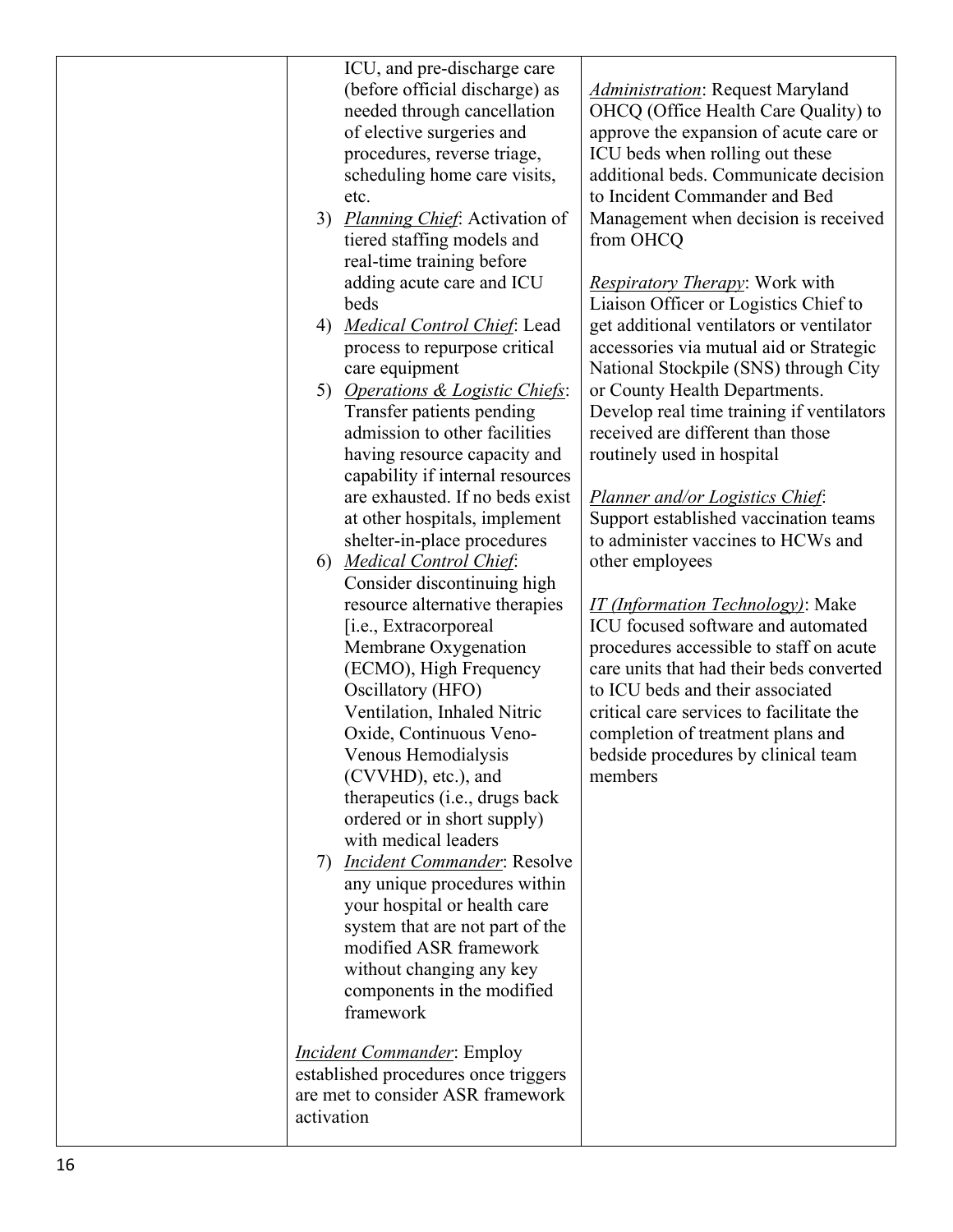|                                                                                                                                                                                                                     | <b>Medical Control Chief or Designee:</b><br>Oversee the effectiveness of the<br>Triage Team along with Bed<br>Management Teams and Attendings<br>in the Emergency Room. Liaison<br>with CMO (Chief Medical Officer)<br>to communicate situational<br>assessment issues, progress of<br>Triage Team and Secondary Review                                                                                 |                                                                                                                                                                                                                                                                                                                                                                                         |
|---------------------------------------------------------------------------------------------------------------------------------------------------------------------------------------------------------------------|----------------------------------------------------------------------------------------------------------------------------------------------------------------------------------------------------------------------------------------------------------------------------------------------------------------------------------------------------------------------------------------------------------|-----------------------------------------------------------------------------------------------------------------------------------------------------------------------------------------------------------------------------------------------------------------------------------------------------------------------------------------------------------------------------------------|
|                                                                                                                                                                                                                     | Team. Complete requested tasks to<br>direct or coordinated with leaders of<br>Triage Team and Secondary Review<br>to facilitate the completion of appeal<br>and retrospective review processes.                                                                                                                                                                                                          |                                                                                                                                                                                                                                                                                                                                                                                         |
| 2. Start to notify all<br>patients and families<br>possible resource limits                                                                                                                                         | <b>OPS Chief:</b> Alert all appropriate<br>departments<br><b>Liaison Officer/OPS Chief: Alert</b><br>designated agencies of occupancy,<br>resource, and staffing levels to<br>support mutual aid and potential<br>declaration of ASR framework                                                                                                                                                           | Admitting, ERs, Direct Admit Groups:<br>Change re-route status through<br>Maryland Institute for Emergency<br>Medical Services Systems (MIEMSS).<br>Ensure compliance to EMTLA<br>(Emergency Medical Treatment &<br>Labor Act) regulations unless there are<br>no more inpatient beds or medical<br>discipline does not exist to treat newly<br>transferred ER patient to your hospital |
| 3. If hospital has $\leq 10\%$ of<br>critical care support<br>(CCS) capacity<br>available, triage will be<br>triggered and begin to<br>review clinical<br>information for all<br>patients requiring that<br>support | <b>Medical Control Chief, Situational</b><br><b>Assessment Chief and Key</b><br><b>Departments and Staff: Begin</b><br>preparatory process to activate<br>established ASR framework<br>procedures<br>If hospital is not at 10% of its CCS<br>capacity, but the jurisdiction, region<br>or state activates this alert, comply<br>with posting requested data points<br>and monitor internal indicators to | II: Responsible group to produce<br>reports (i.e., SOFA (Sequential Organ<br>Failure Assessment), PELOD-2<br>(Pediatric Logistic Organ Dysfunction-<br>2), etc.) for Triage Team at scheduled<br>intervals<br><b>Lead of Secondary Review Team and</b><br>Palliative Care Team are also alerted<br>when Triage Team are notified to<br>activate                                         |
|                                                                                                                                                                                                                     | provide mutual aid when possible.<br><b>PIO (Public Information Officer) or</b><br>External Media PIO: Work with<br>state or regional JIC to develop one<br>message for public. State JIC has<br>priority over any other local or<br>regional JIC activated.<br>PIO or Internal Media PIO: Adopt<br>equivalent message for internal use<br>established by the Joint Information<br>Center (JIC)          | <b>Ethics Committee Members or</b><br><b>Equivalent Body (Scarce Resource</b><br>Allocation Committee or Team, etc.):<br>Engage in Secondary Review Team or<br>appeals process if requested to do so.                                                                                                                                                                                   |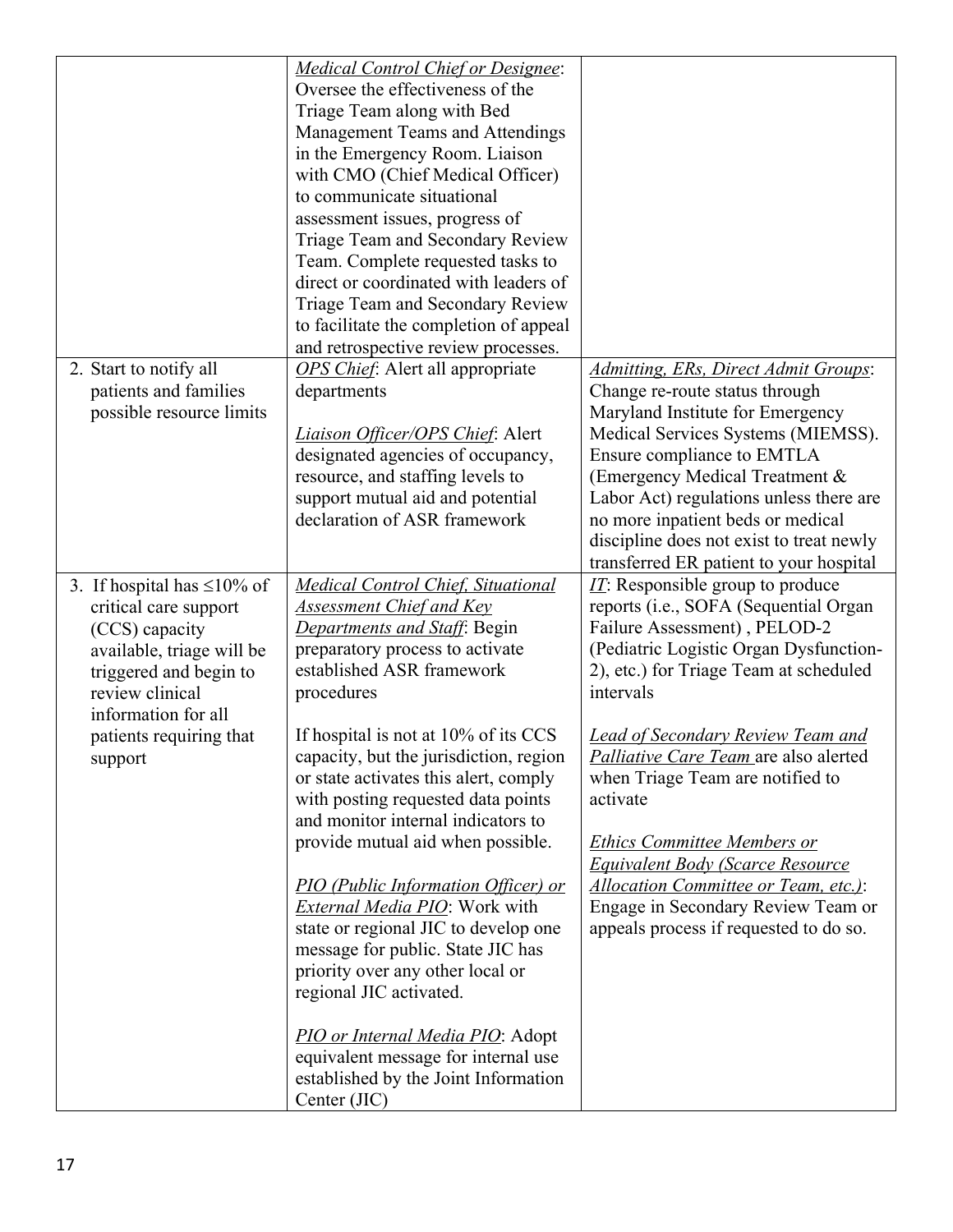| 4. Patient comes to, or is<br>in, the hospital. If<br>ventilator clinically<br>indicated (and in<br>accordance with<br>patient's wishes),<br>transfer, if possible, to a<br>facility with adequate<br>ventilator resources<br>(within or outside health<br>system)                                                                                                                        | Operations and Logistic Chiefs:<br>Assist attendings and hospitalists in<br>identifying potential external beds<br>and ambulance transportation to<br>expedite transfer of in-house patients                     | If patient is on an acute care unit,<br><i>attending</i> will work with charge nurse<br>and social work to identify an<br>appropriate bed and continuity of care<br>for early discharge or reverse triage<br>(method to rapidly create inpatient<br>surge capacity who do not require<br>major medical treatment in a hospital.<br>These patients can be discharged and,<br>if necessary, schedule home care<br>services to continue medical treatment<br>at home).<br>If an existing inpatient can be<br>transferred to another hospital when<br>reverse triage is activated, the ICU<br><b>Director</b> will identify a bed at another<br>facility and then coordinate with<br>Logistics Chief to transport patient |
|-------------------------------------------------------------------------------------------------------------------------------------------------------------------------------------------------------------------------------------------------------------------------------------------------------------------------------------------------------------------------------------------|------------------------------------------------------------------------------------------------------------------------------------------------------------------------------------------------------------------|-----------------------------------------------------------------------------------------------------------------------------------------------------------------------------------------------------------------------------------------------------------------------------------------------------------------------------------------------------------------------------------------------------------------------------------------------------------------------------------------------------------------------------------------------------------------------------------------------------------------------------------------------------------------------------------------------------------------------|
| 5. Transfer not possible or<br>feasible:<br><b>Emergent Situation: Patient</b><br>needs a ventilator. Intubate<br>per protocol <sup>1.213</sup><br><b><i><u>Urgent Situation</u></i>: If patient</b><br>may need a ventilator,<br>generate SOFA/mSOFA,<br>PELOD-2, or nSOFA score                                                                                                         | Liaison Chief: Work with other<br>hospitals, health care systems, and<br>government to establish external<br>surge capacity, surge capabilities,<br>and quarantine sites for infected and<br>close contact cases | Admitting/Bed Mgt.: Ensure bed<br>availability report is up to date at<br>scheduled intervals<br><b>Inpatient Units:</b> Assure bed occupancy<br>status is communicated to Bed Mgt. as<br>bed is open for new admissions<br>Bed Mgt.: Turn on shadow bed<br>management system to identify acute<br>care beds converted to ICU or<br>additional ICU beds created                                                                                                                                                                                                                                                                                                                                                       |
| 6. Call Triage Officer:<br>Triage Team to provide<br>decision on ventilator<br>availability:<br>If Yes to Ventilator<br>• Communication about<br>resource limitations to<br>patient and family<br>required.<br>· Minimum trial of at least<br>7 days on ventilator (all<br>indications), provided<br>patient does not have a<br>catastrophic clinical event<br><b>If No to Ventilator</b> | Medical Control Chief: Support<br>designated groups to facilitate<br>decision-making and logistics for<br>EUA drugs and new approved drugs<br>in treatment of EID                                                | Legal Counsel, Risk Management,<br><b>Social Work, Patient Relations, and</b><br><b>Chaplain Services:</b> Prepare to respond<br>to patient, family members and/or their<br>representatives when ASR framework<br>is activated<br><b>Designated Groups: Complete</b><br>retrospective review or appeal to<br>Triage Team decisions by the<br>established group designated by the<br>CMS (e.g., Secondary Review Team)<br>to withdraw a ventilator from an<br>existing patient<br><b>Secondary Review Team:</b><br>Communicate decision to Triage                                                                                                                                                                      |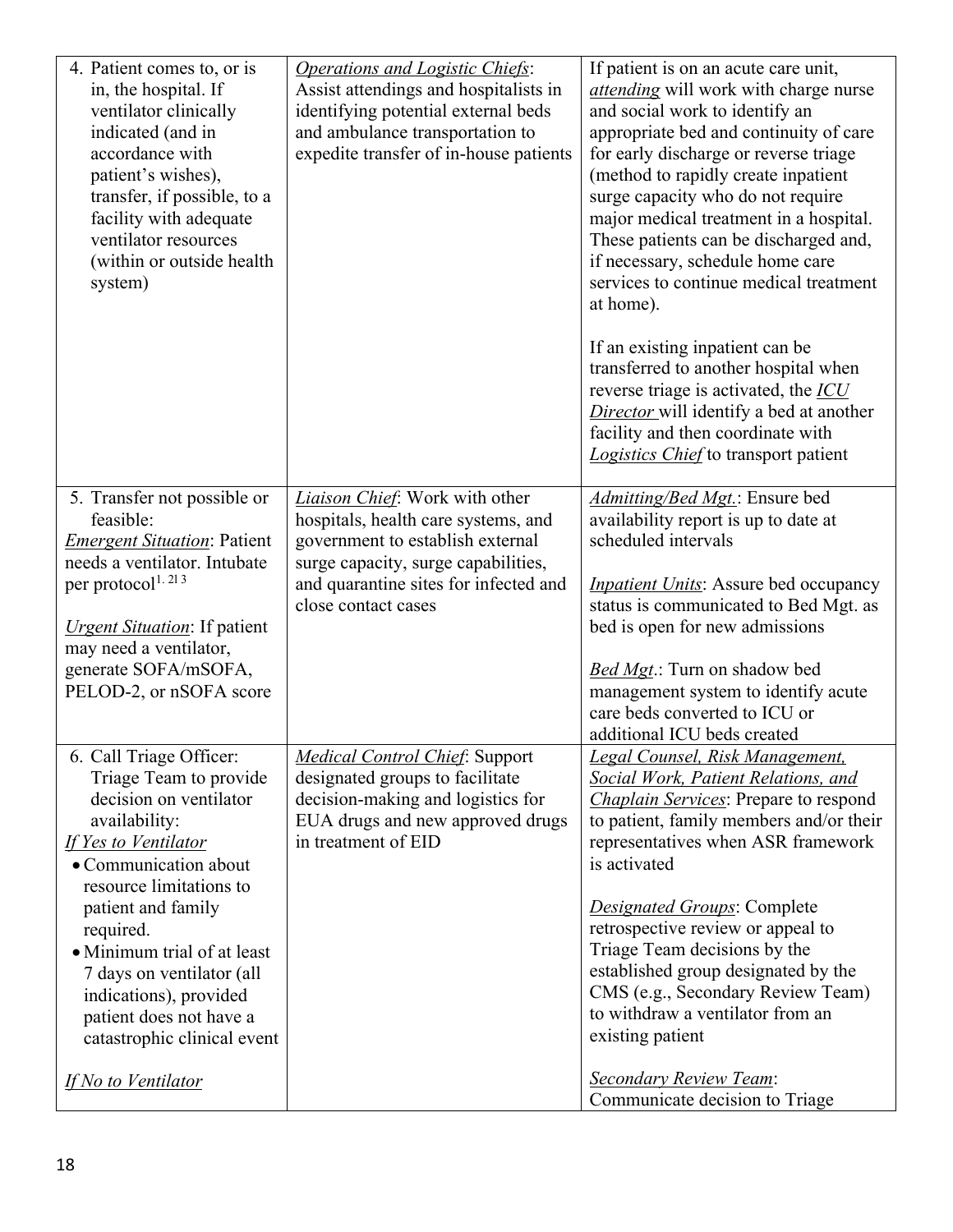| • Triage Team to             |                                      | Officer within 1 hour, if possible. Also |
|------------------------------|--------------------------------------|------------------------------------------|
| communicate with             |                                      | inform decision to requestor of review   |
| family.                      |                                      |                                          |
| • Palliative care            |                                      | <b>Attendings or Hospitalists: Order</b> |
| consultation requested.      |                                      | palliative care or hospice consult when  |
| • Pt. and family can request |                                      | Triage Team informs bedside physician    |
| secondary review.            |                                      | there are no more ventilators to assign, |
| Provide information          |                                      | ICU beds available or ventilator is      |
| collected by Triage Team     |                                      | withdrawn.                               |
| to facilitate review of      |                                      |                                          |
| decision by Secondary        |                                      |                                          |
| <b>Review Team</b>           |                                      |                                          |
| • Patient will be placed on, |                                      |                                          |
| or remain on, ventilator     |                                      |                                          |
| during secondary review      |                                      |                                          |
| 7. Daily review of all       |                                      | Secondary Review Team: Work with         |
| patients potentially         |                                      | State's Central Triage Committee to      |
| needing, or on               |                                      | address any changes to the state-wide    |
| ventilators, by Triage       |                                      | decision-making process, maintain        |
| Team for ventilator          |                                      | situational awareness, and perform       |
| allocation                   |                                      | research and modify allocation           |
|                              |                                      | algorithms as needed                     |
| 8. Communicate with          |                                      | <b>Key Departments</b> (Respiratory      |
| clinical teams on            |                                      | Therapy, Anesthesia, ICU Directors,      |
| intubation and               |                                      | ICU Nurse, Mgrs., Charge Nurses, etc.)   |
| ventilation alternatives     |                                      | will be integral members to carry out    |
|                              |                                      | alternative procedures                   |
| 9. Provide summary report    | PIO or Designee: Summarize report    | <b>Internal Psychological Services:</b>  |
| each shift containing        | for each shift containing decisions  | Provide services to support health care  |
| decisions to withhold or     | that addressed concerns and their    | providers experiencing moral distress,   |
| withdrawal ventilators,      | status, business continuity, support | psychological trauma, or burnout as a    |
| areas of concerns and        | to Triage Teams, etc. for Incident   | result of providing care under this      |
| their status to MCC and      | Commander and designated leaders     | guidance                                 |
| designated leaders           | to approve prior to distribution     |                                          |
|                              |                                      |                                          |

#### Legend

Allocation of Scarce Medical Resources During the COVID-19 Crisis: Appendix 1, supplement to: Ehmann MR, et al. . Operational recommendations for scarce resource allocation in a public health crisis. *CHEST,* 2021; 1*59*(3), 1076-1083.

#### \*\**Other References*

- § Daugherty-Biddison, L., Gwon, H., Regenberg, A., Schoch-Spana, M., Toner, E.: Maryland Framework for the Allocation of Scarce Life-sustaining Medical Resources in a Catastrophic Public Health Emergency, August 24, 2017.
- § Ehmann MR, Zink EK, Levin AB, Suarez JI, et al. Operational Recommendations for Scarce Resource Allocation in a Public Health Crisis, Chest 2021; 159 (3), 1076-1083.
- § Gwon, H., Haeri, Hoffman, D., Tarzian, et al.: Maryland's Experience with the COVID-19 Surge: What Worked, What Didn't, What Next, The American Journal of Bioethics: Vol. 20, No.7, 2020.
- § Gwon, H., Warner, M., Alejandre, J.: Region III Health & Medical Coalition—Implementation Plan for Medical Surge and CSC Guidance Document, Witt O'Brien's, August 27, 2018.
- § Gwon, H., Warner, M., Alejandre, J.: Region III Crisis Standards of Care Process Flow 4.12, Witt O'Brien's, June 1, 2017.
- § Gwon, H.: JHH Surge Capacity and Surge Capability Resources Policy and CSC Flow Diagram, April 1, 2017.
- § Gwon, H., McAteer, B.: Region III Health & Medical Coalition—Medical Surge and CSC Guidance Document, Witt O'Brien's, Feb. 18, 2017.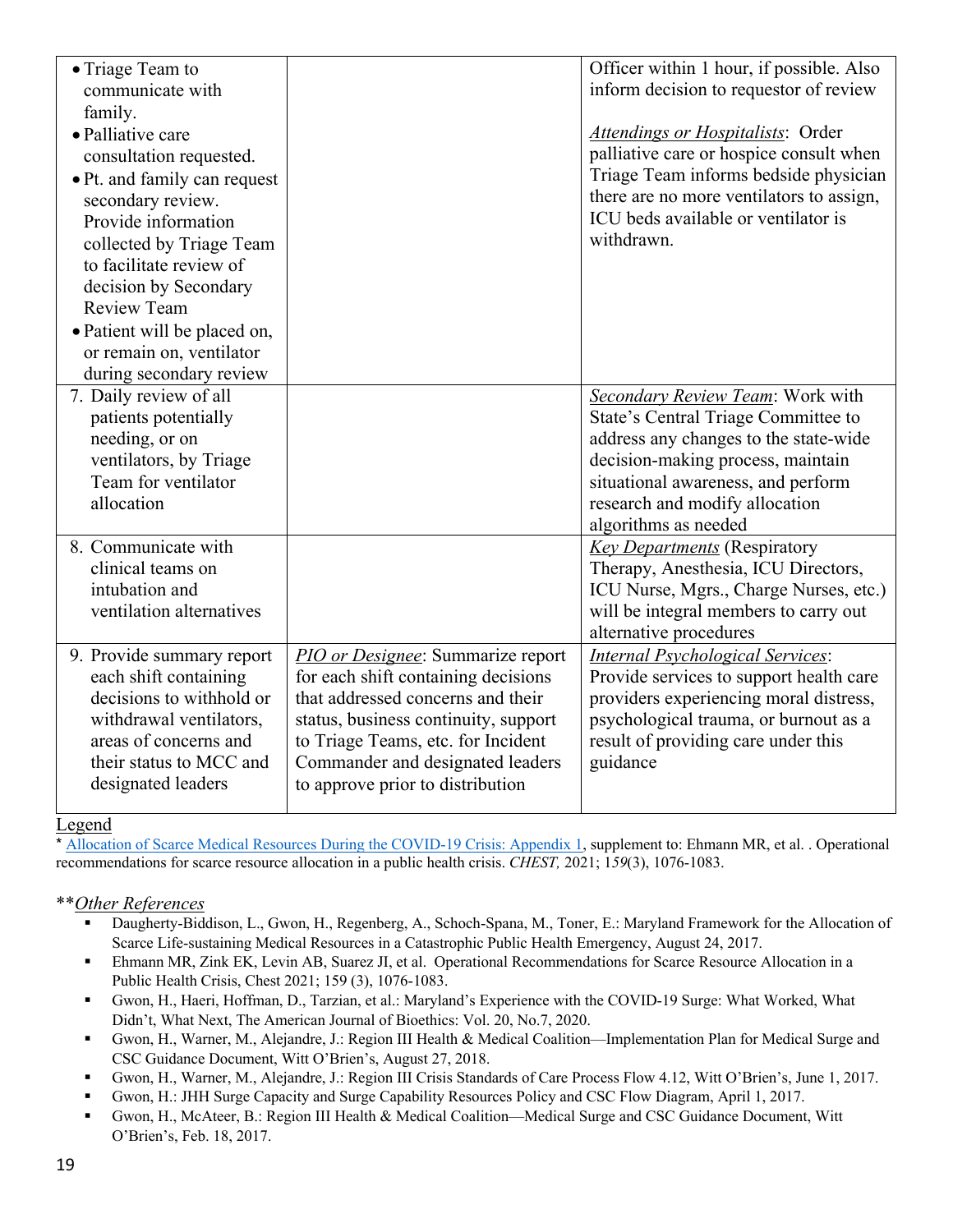## **APPENDIX C - SCRIPTS**

# **Allocation of Resources Script for Patients / Families**

Keep in mind that the patient and the patient's authorized decision-maker may be dealing with a range of emotions. Try using the SHARE mnemonic (adapted from VitalTalk COVID Ready Communication Playbook. https://www.vitaltalk.org/guides/covid-19-communication-skills/). Communication tools should be modified to accommodate persons with disabilities or limited English proficiency/language differences.

NOTE: These are conversations to inform patients/surrogates about the basis for decision-making under crisis standards of care; this differs from consent conversations in clinical shared decision-making. Individuals should be informed that requests for appeal may be limited based on the nature of the public health emergency.

#### "SHARE"

For crisis use only\*\*\*. Talking about resource allocation (i.e. rationing).

| Show the guideline                                   | "Here's what our institution / system / region is doing |
|------------------------------------------------------|---------------------------------------------------------|
|                                                      | for patients with this condition."                      |
|                                                      | (State the part directly relevant to that person.)      |
| <b>Headline</b> what it means for the patient's care | "So for you, what this means is that we care for you    |
|                                                      | on the floor and do everything we can to help you       |
|                                                      | feel better and treat this illness. What we won't do is |
|                                                      | to transfer you to the ICU."                            |
|                                                      | (Note that you talk about what you *will* do first,     |
|                                                      | then what you won't do)                                 |
| Affirm the care you will provide                     | "We will be doing [the care plan], and we hope you      |
|                                                      | will recover."                                          |
| <b>Respond to emotion</b>                            | "I can see that you are concerned."                     |
| Emphasize that the same rules apply to everyone      | "We are using the same rules with every other patient   |
|                                                      | in this hospital / system /institution. We are not      |
|                                                      | singling you out."                                      |

\*\*\*This talking map is only used when an institution has declared use of crisis standards of care, or a surge state. When the crisis standards or surge are discontinued, this map should no longer be used.

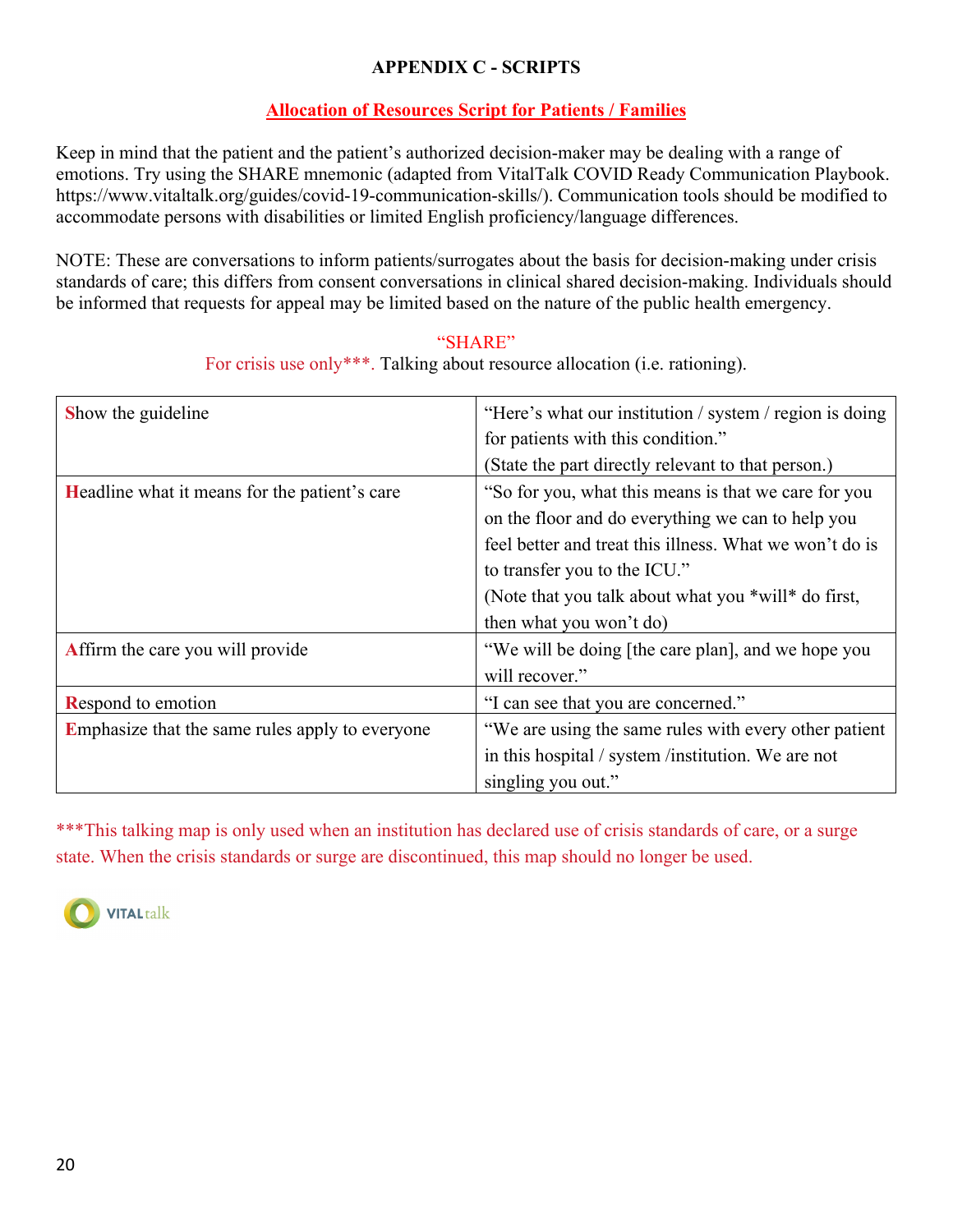## Part 1: PREAMBLE FOR EVERY PATIENT (OR AUTHORIZED DECISION-MAKER) REGARDLESS OF DIAGNOSIS

Before starting the conversation, ask the patient with decision-making capacity (or their authorized decisionmaker):

- How do you think you are doing right now?
- Have you talked with anyone about using a ventilator or breathing machine during your hospital stay?
- What concerns do you have now?

When communicating with the patient or the authorized decision maker, remember to:

- Allow time for the information to sink in
- Show empathy
- Speak clearly (not too fast)
- Ask questions
- Listen
- Wait for the person's response
- Don't just ask the patient or the authorized decision maker if they understand. Instead, use the Teach-Back method to have the patient or the authorized decision maker explain to you what has been said.

This document is written to support conversations with patients. The language should be customized if you are speaking to an authorized decision-maker.

#### Healthcare provider:

We are currently in a national health care crisis because of the Coronavirus outbreak. As a result, we are treating more patients than usual, who are much sicker than our hospitals normally serve. Although we did our best to prepare, we do not have all of the resources that we need at this time. We have joined with other health care systems in Maryland to design a way to share these limited resources with those who need them and are most likely to recover. We want to assure you that we are doing everything we can to make this a fair and equitable process. But, this means that not everyone will be able to receive certain treatments.

This is difficult news for me to share. I know how hard it must be for you to hear this. Unfortunately, we will have to make difficult decisions during these challenging times. We want all of our patients to get better and we remain committed to providing all patients with fair, equitable, respectful and compassionate care.

## FOR ALL PATIENTS

If our supplies get low, we will follow these steps:

- 1. Do you have an advance directive? If yes, do you have it with you? What does it say?
- 2. If you become too sick to speak for yourself, is there someone you have chosen to make medical decisions for you?
- 3. If you become sick enough to need treatment to stay alive, what treatments would you want? Are there any treatments that you would not want, such as CPR or a breathing machine?
- 4. We will evaluate every patient using the same clinical scoring system to see whether they would benefit from a breathing machine or ventilator.
- 5. The same scale will be applied to every patient regardless of their race, color, ethnicity, national origin, age, language, physical or mental disability, religion, sex, sexual orientation, and gender identity or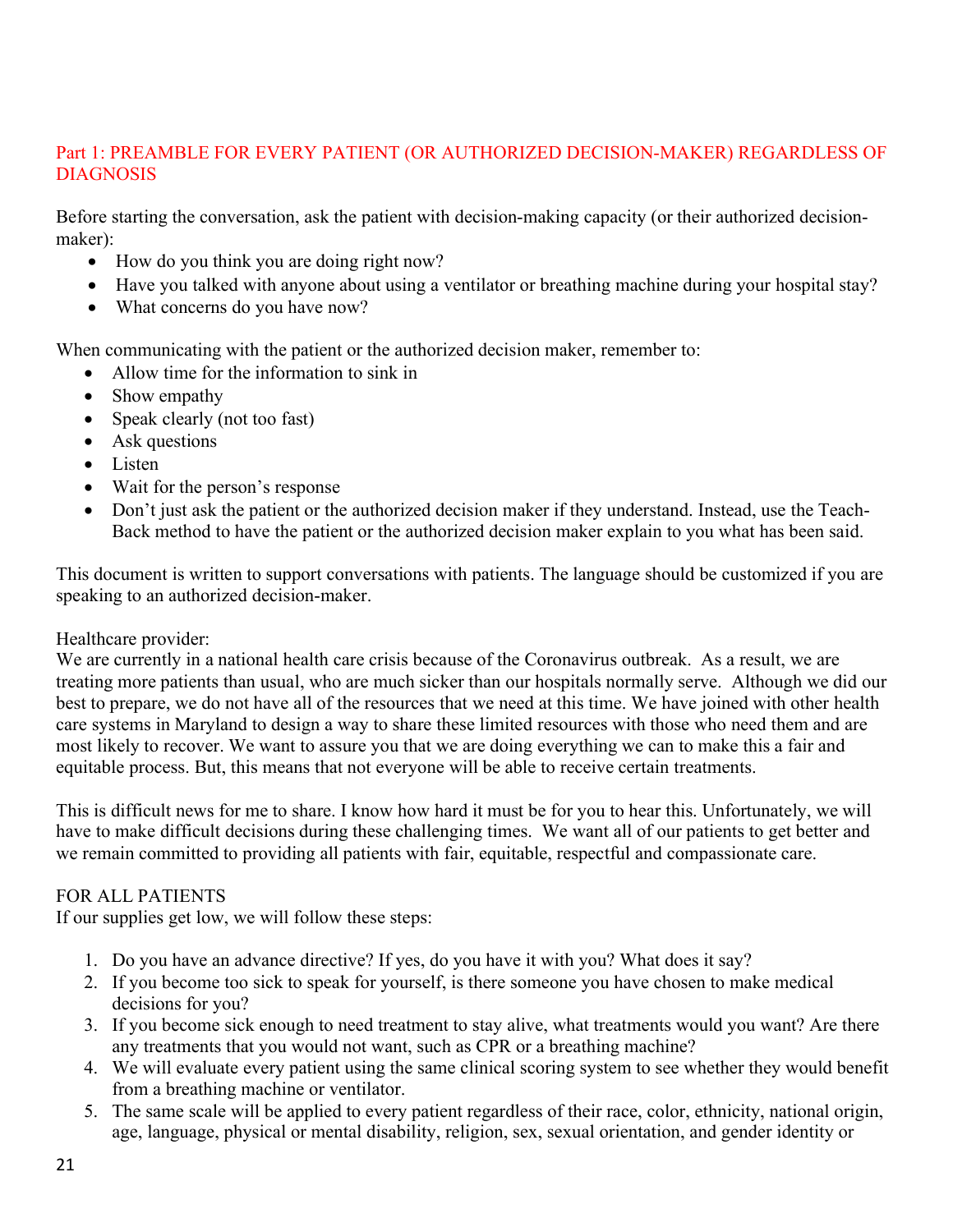expression, immigration status, or ability to pay. Patients will not be denied medical care on the basis of stereotypes, assessments of quality of life, or judgments about a person's relative "worth" based on the presence or absence of disabilities. Every person in need of medical care will be assessed using the same standardized method.

- 6. This clinical scoring system will help us make decisions about who receives which treatments. This scoring system considers the patient's current illness, their chances of recovering from their current illness as well as their one year survival.
- 7. A Triage Team, which is different from your regular care team, will use this evaluation to see which treatments may work for you. Your regular care team will keep treating you to the best of their abilities.
- 8. If you don't agree with the Triage Team's decision, you can ask for a review by a Secondary Review Team that is also different than your care team
- 9. We are here to answer any questions you may have and to guide you through the next steps of your treatment.

## Part 2: ONLY TO PATIENTS ELIGIBLE FOR VENTILATOR

- 1. To recover, you may need the help of a breathing machine or ventilator. We plan to keep you on the breathing machine until your illness improves and you no longer need it to help you breathe.
- 2. If your condition does not improve with the help of the breathing machine, it is possible that the breathing machine will be stopped. We would keep providing other treatments to relieve your symptoms and increase your comfort at that time.
- 3. We will let you and your authorized decision-maker know of your progress and the treatments that are available to you.
- 4. We are here to answer any questions you may have and to guide you through the next steps of your treatment.

# Part 3: ONLY TO PATIENTS WHO ARE NOT ELIGIBLE FOR VENTILATOR

- 1. Based on the clinical evaluation we use for everyone, we will manage your breathing problems by using medications and other treatments. We cannot provide you with a breathing machine. at this time. We know this is difficult news to hear and wish we had different news to share.
- 2. We will keep providing other types of treatments to relieve your symptoms and increase your comfort for as long as you need them.
- 3. If you don't agree with the Triage Team's decision, you can ask for a review by a Secondary Review Team that is not currently providing you care.
- 4. We are here to answer any questions you may have and to guide you through the next steps of your treatment.

## Part 4: FOR PATIENTS WHOSE CONDITIONS ARE NOT IMPROVING AND ARE AT RISK OF DISCONTINUING VENTILATION

- 1. We may need to stop using the breathing machine since your illness is not improving.
- 2. We know this is difficult news to hear and wish we had different news to share.
- 3. Would you like to speak with someone to make sense of this difficult situation? (Offer the services of spiritual care and chaplaincy, palliative care, or social work.)
- 4. We will keep watching your condition. If the breathing machine is no longer helping you, we will need to stop it in about 24 hours.
- 5. We will keep providing other types of treatments to relieve your symptoms and increase your comfort after the ventilator is removed. We will continue to support you and your loved ones during this difficult time.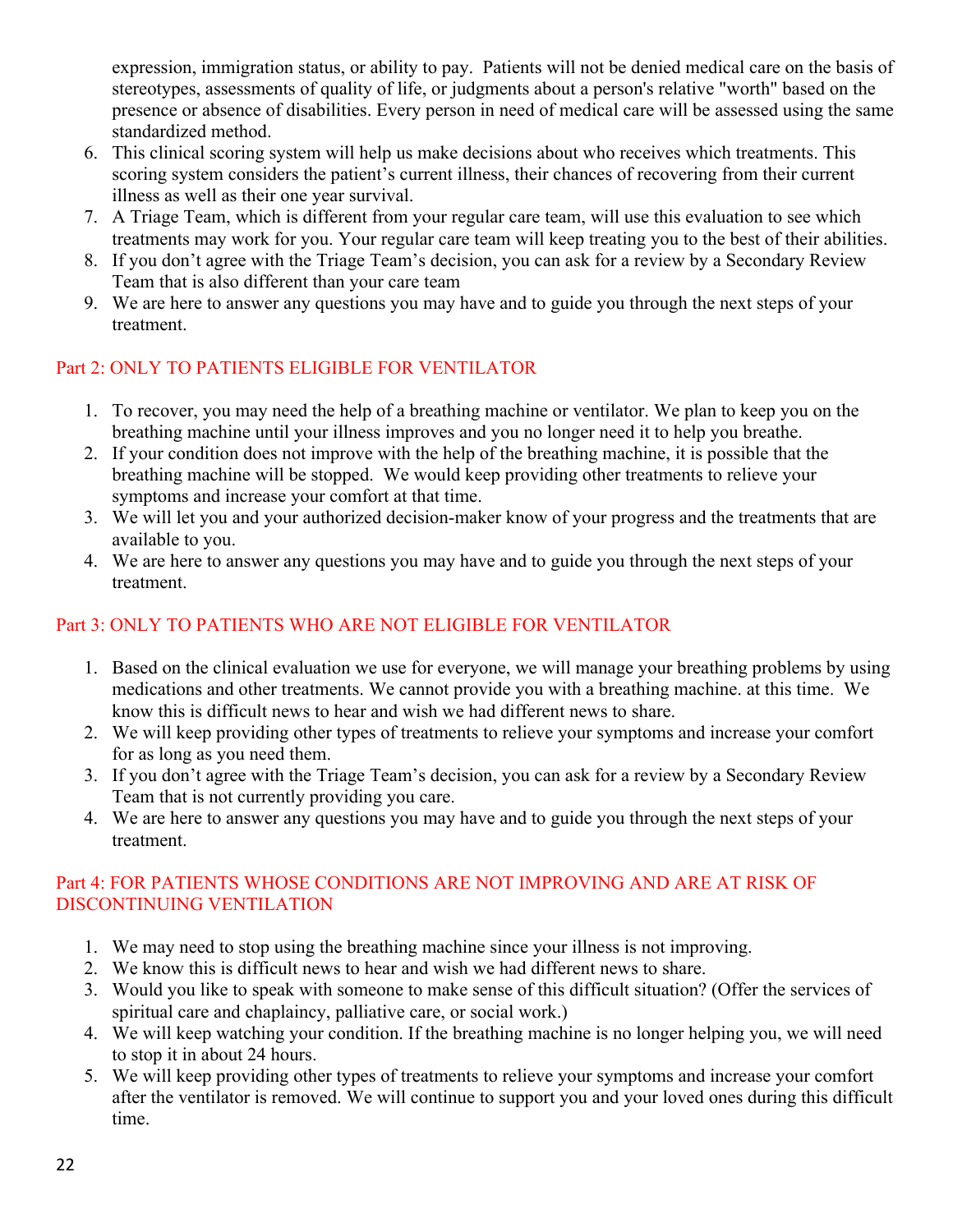- 6. If you don't agree with the Triage Team's decision, you can ask for a secondary review by a different team that is not currently providing you care.
- 7. We are here to answer any questions you may have and to guide you through the next steps of your treatment.

## Part 5: FOR PATIENTS YOU EXPECT WILL PROGRESS TO DEATH

- 1. We are worried that you may not survive because your illness is not responding to treatment.
- 2. As your illness gets worse, we will keep providing other treatments to relieve your symptoms and increase your comfort as you near the end of life taking into account your advance directive preferences.
- 3. We will provide support to you and your loved ones, including spiritual care and chaplaincy, comfort care specialists (palliative care), and others.
- 4. Depending on hospital policy, we may be able to only allow 1-2 visitors (or none) at this time, but we will do our best to work with them as much as possible during this crisis. In accordance with Maryland law, disability support persons are exempted from these limitations as a reasonable accommodation.
- 5. Please let us know what things are important to you during this time.
- 6. We are here to answer any questions you may have and to guide you through the next steps.

## Part 6: NEONATAL AND PEDIATRIC PATIENTS

- 1. We will evaluate infants and children as needed using the same clinical scoring system to see whether they would benefit from a breathing machine or ventilator.
- 2. We will not treat any patients differently based upon their race, color, ethnicity, national origin, age, language, physical or mental disability, religion, sex, sexual orientation, gender identity or expression, immigration status, or ability to pay.
- 3. This clinical scoring system will help us make decisions about who receives which supplies. This scoring system considers the patient's current illness, their chances of recovering from their current illness as well as their 30 day survival.
- 4. A Triage Team, which is different from your child's regular care team, will use this evaluation to see which treatments may work for your child. Your child's regular care team will keep treating your child to the best of their abilities.
- 5. If you don't agree with the Triage Team's decision, you can ask for a review by a Secondary Review Team that is not currently providing your child care.
- 6. We are here to answer any questions you may have and to guide you through the next steps of your treatment.

## **REQUESTS FOR SECONDARY REVIEW OF TRIAGE TEAM DECISION:**

### Part 7: FOR PATIENTS OR AUTHORIZED DECISION-MAKERS WHO REQUEST SECONDARY REVIEW

- 1. We understand you do not agree with the Triage Team's decision about the breathing machine and have asked for a review by a Secondary Review Team that is not currently providing you care. We will let the review team know about your request.
- 2. The Secondary Review Team includes an experienced attending physician, a senior nurse, and another clinician with relevant expertise. Some hospital's secondary review teams may also include an ethicist or member of the ethics committee, representative from the Office of Diversity and Inclusion, or a community representative..
- 3. Once their review is done, a member of the Secondary Review Team will contact the Triage Officer and we will talk to you about their decision.